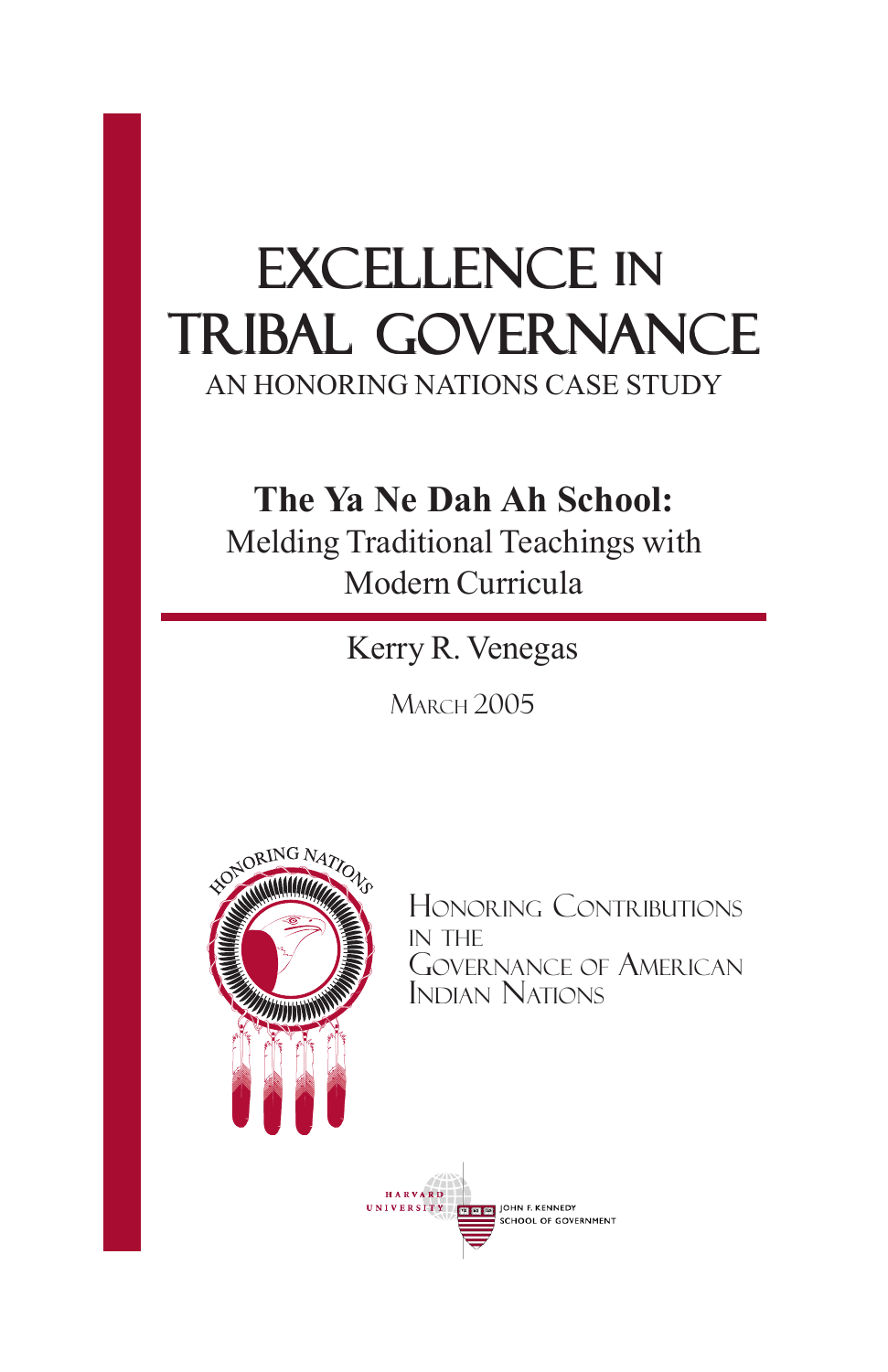#### **ABOUT HONORING NATIONS**

Honoring Contributions in the Governance of American Indian Nations (Honoring Nations) is a national awards program that identifies, celebrates, and shares outstanding examples of tribal governance. Administered by the Harvard Project on American Indian Economic Development at Harvard's Kennedy School of Government, the program was launched in 1998 with the support of the Ford Foundation, which sponsors similar governmental best practices programs around the globe. Honoring Nations spotlights and awards tribal government programs and initiatives that are especially effective in addressing critical concerns and challenges facing the more than 560 Indian nations and their citizens. Honorees serve as sources of knowledge and inspiration throughout Indian Country and beyond.

The Ya Ne Dah Ah School was awarded High Honors in Honoring Nations 2002.

#### **ABOUT THE HARVARD PROJECT**

Founded in 1987, *The Harvard Project on American Indian Economic Development* (Harvard Project) is housed within the Malcolm Wiener Center for Social Policy at the John F. Kennedy School of Government, Harvard University. Through applied research and service, the Harvard Project aims to understand and foster the conditions under which sustained, self-determined social and economic development is achieved among American Indian nations. The Harvard Project's core activities include research, advisory services, executive education and the administration of a tribal governance awards program. In all of its activities, the Harvard Project collaborates with the Native Nations Institute for Leadership, Management and Policy at the University of Arizona.

**THE HARVARD PROJECT ON AMERICAN INDIAN ECONOMIC DEVELOPMENT John F. Kennedy School of Government | Harvard University 79 John F. Kennedy Street | Cambridge, MA 02138 Tel (617) 495-1480 / (617)-496-9446 | Fax (617) 496-3900 http://www.ksg.harvard.edu/hpaied**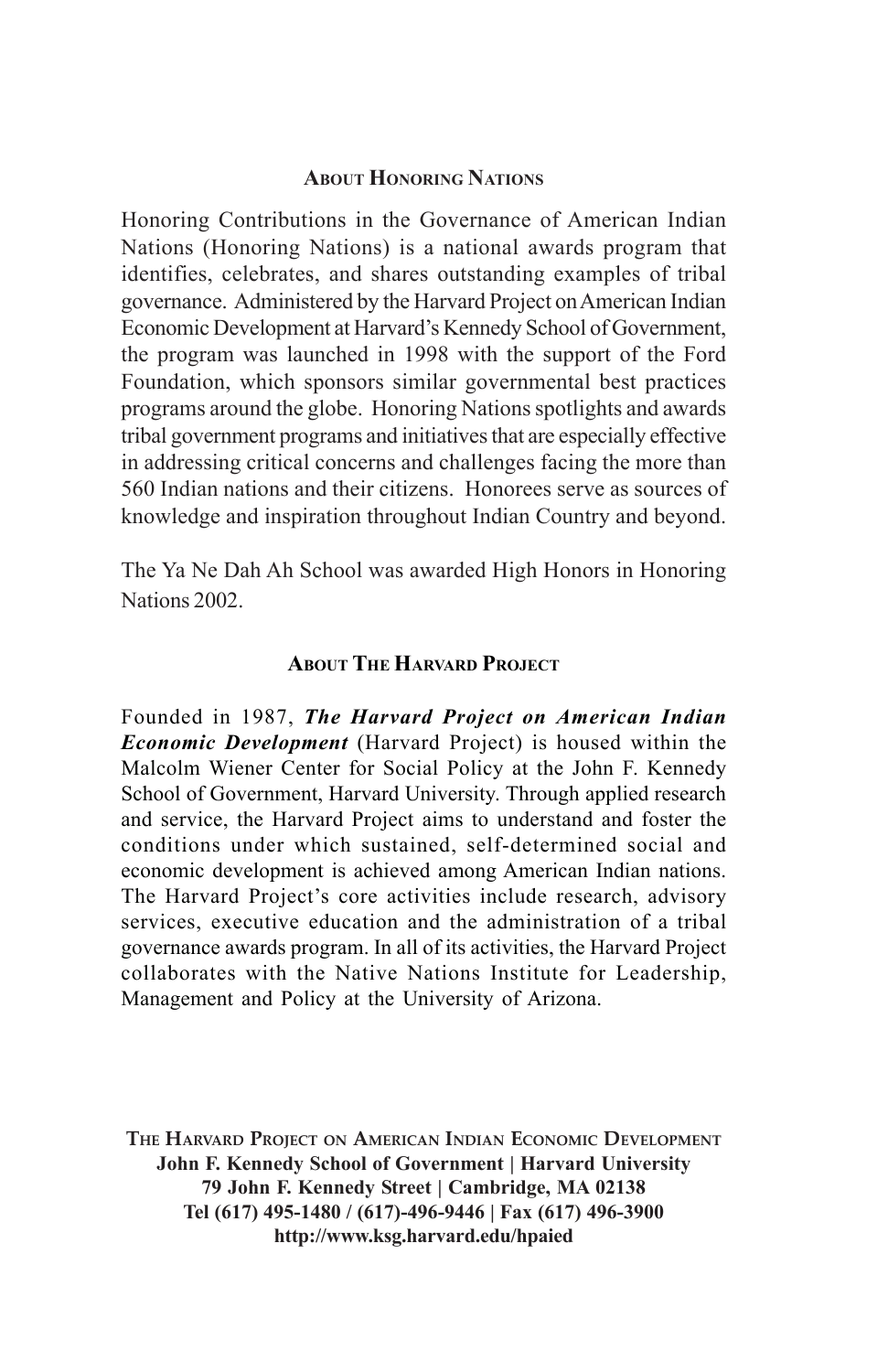## **THE YA NE DAH AH SCHOOL:** Melding Traditional Teachings with Modern Curricula

**Kerry R. Venegas**

**©2005 by the HARVARD PROJECT ON AMERICAN INDIAN ECONOMIC DEVELOPMENT Harvard University, Cambridge, Massachusetts**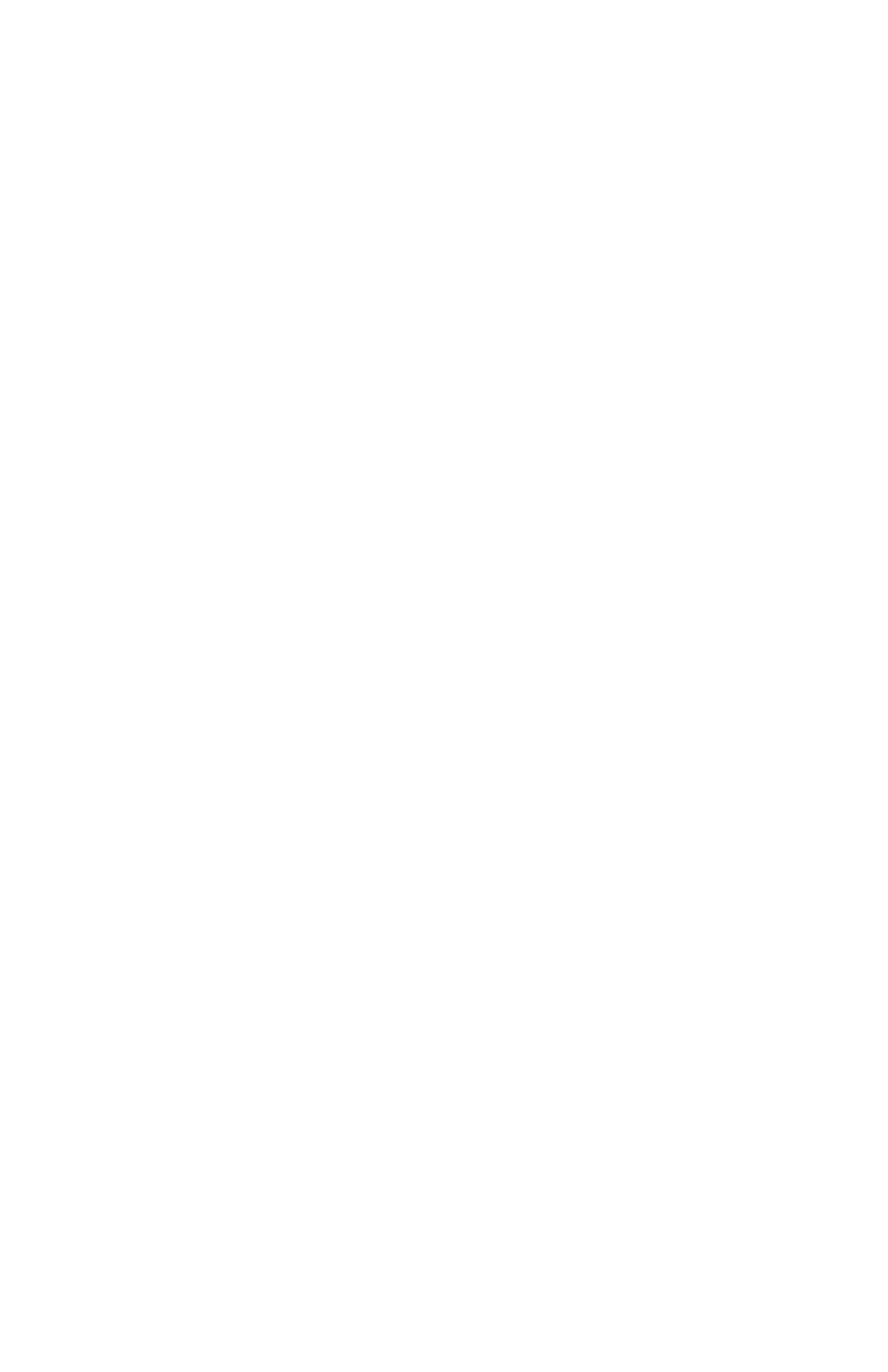# **Contents**

| The Challenge Facing Amerian Indian/Alaskan Native    |  |
|-------------------------------------------------------|--|
| The History of Alaska Native Education and Chickaloon |  |
|                                                       |  |
|                                                       |  |
|                                                       |  |
|                                                       |  |
|                                                       |  |
|                                                       |  |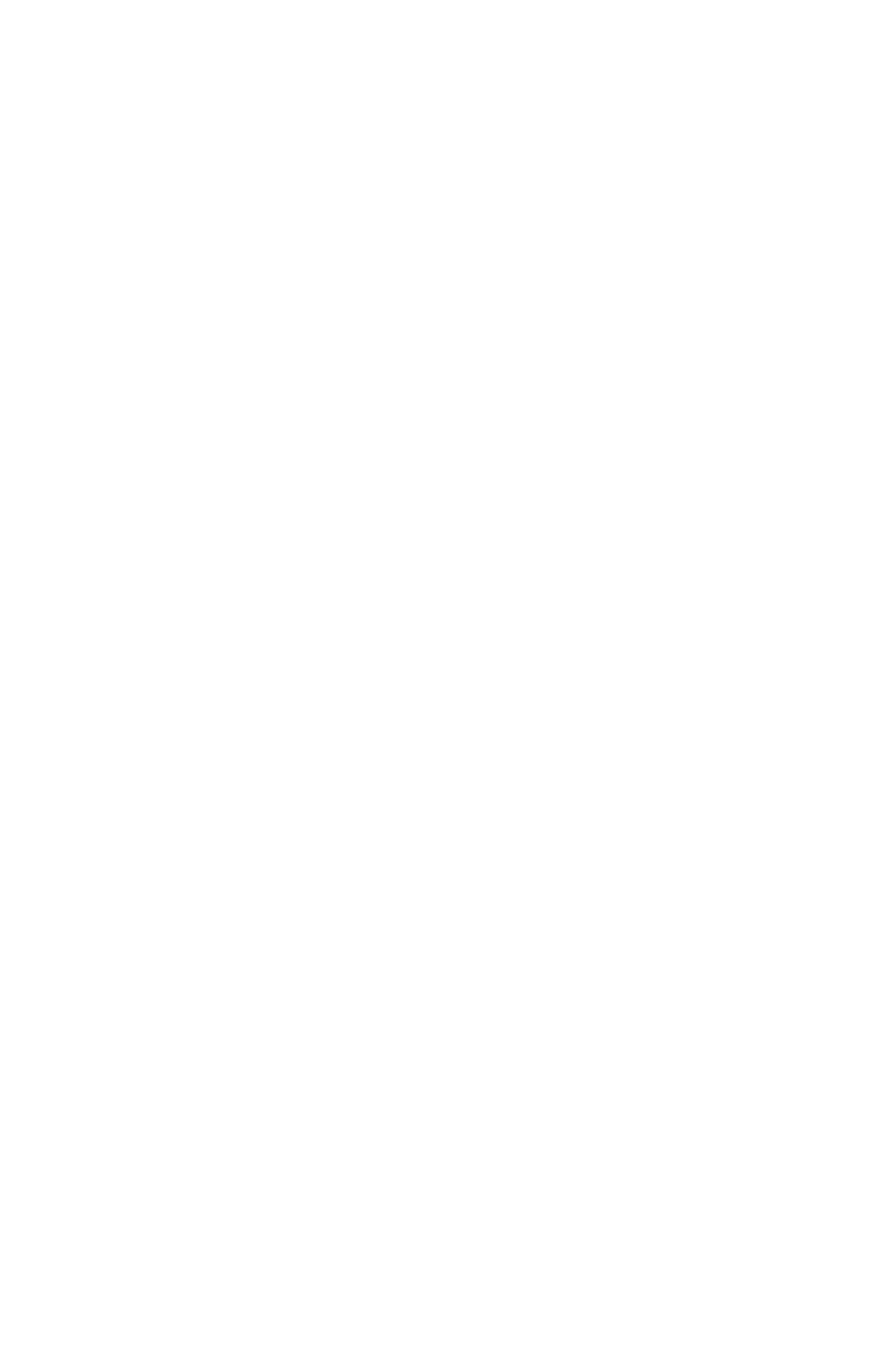## **THE YA NE DAH AH SCHOOL:** Melding Traditional Teachings with Modern Curricula

#### **Kerry R. Venegas**<sup>1</sup>

#### **THE CHALLENGE FACING AMERICAN INDIAN/ALASKAN NATIVE EDUCATION**

For many generations, education in American Indian/Alaskan Native (AI/AN) communities has been controlled by sources external to the communities and the people themselves. Large bureaucratic agencies, such as the Bureau of Indian Affairs (BIA) or public school systems overseen by state governments, decided on policies and practices for educating Indian children, mainly without regard for the concerns and priorities of Native communities. The cumulative effect of this disconnect is a long-standing legacy of low academic achievement, high drop out rates, and limited options for AI/AN students in school systems across the United States.<sup>2</sup> In addition, the imposition of assimilationist educational policies resulted in ever-dwindling numbers of tribal and village members who are fluent in traditional languages and cultural practices.

As tribal nations across the country assert their sovereign right to self-determination, they frequently look first to seizing control of the education of their youth. Such control allows tribal nations to create policies and implement practices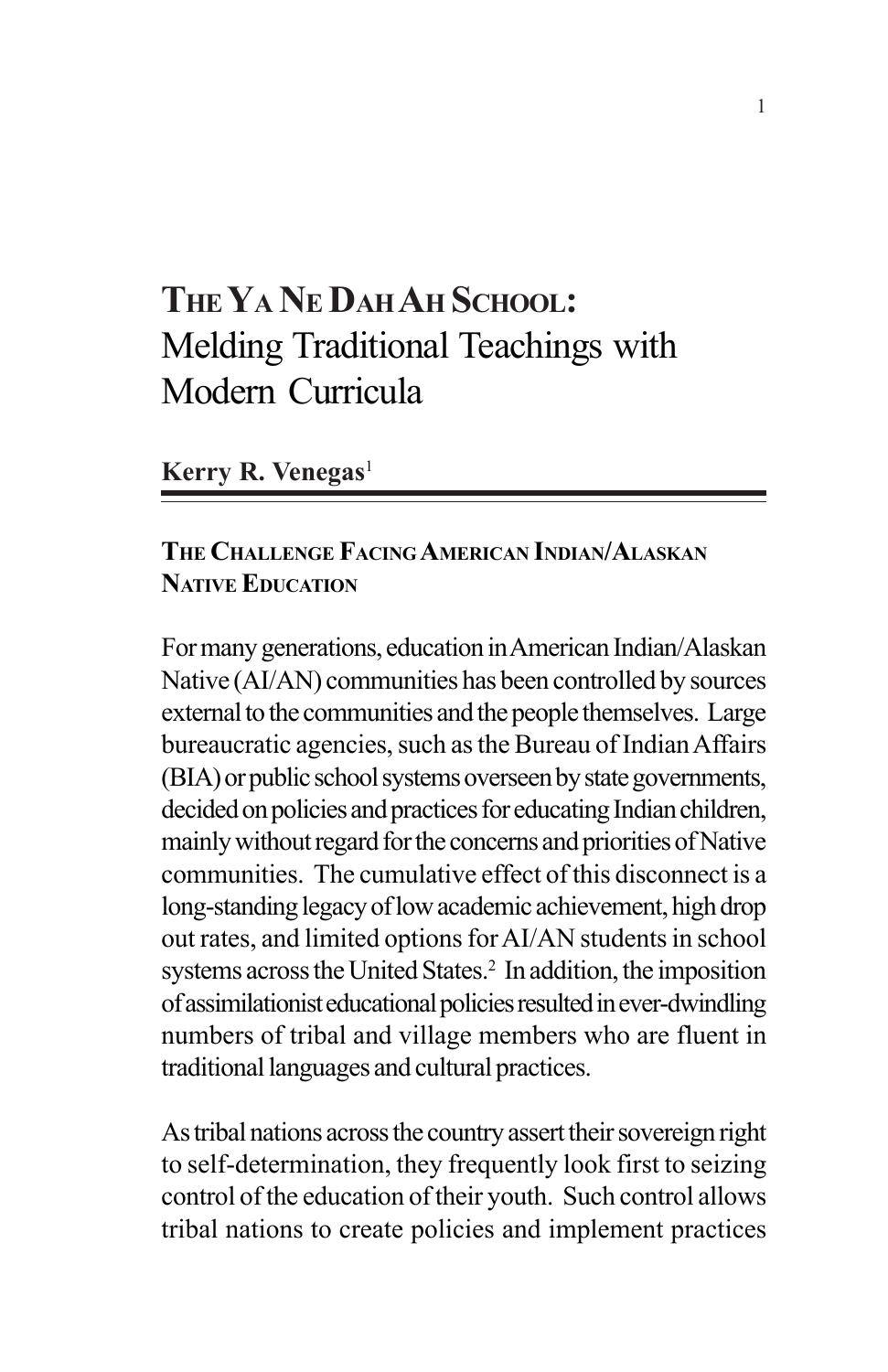grounded in shared tribal values and traditions, thereby allowing tribes to begin to reverse the devastating effects of cultural and academic erosion associated with non-tribal control. The story of how Chickaloon Village, an Ahtna Athabascan Indian community near Anchorage Alaska, reclaimed control of its children's education, incorporated modern skills with traditional knowledge, and exceeded state and national standards stands as a proactive model of tribal self-determination, Native sovereignty, and community resourcefulness in creating a school of its own.3

#### **HISTORY OF ALASKA NATIVE EDUCATION AND CHICKALOON VILLAGE**

From the time of contact with Russian fur traders and their Orthodox Church-run schools in the  $18<sup>th</sup>$  century to the present, Alaska Native villages like Chickaloon experienced intermittent external interference in the education of their children. Remote geographic locations and extreme climatic conditions kept many Alaska Native villages relatively isolated, with only sporadic missionary schools encroaching on traditional teachings. When the United States assumed control of the territory in 1867, it also assumed oversight of Alaska Native education with concurrent policy efforts to assimilate Alaska Native populations. Acting to remove children from local villages and send them to missionary and, later, government-run schools resulted in the steady erosion of both the languages and the cultural traditions over generations of Alaska Natives.4 Many elders recount personal narratives of forced assimilation in these schools – punishment for speaking their own language, the burning of clothing and possessions, and the sense of isolation and anguish that went with it. Suffering under systems devoid of meaningful connections to their real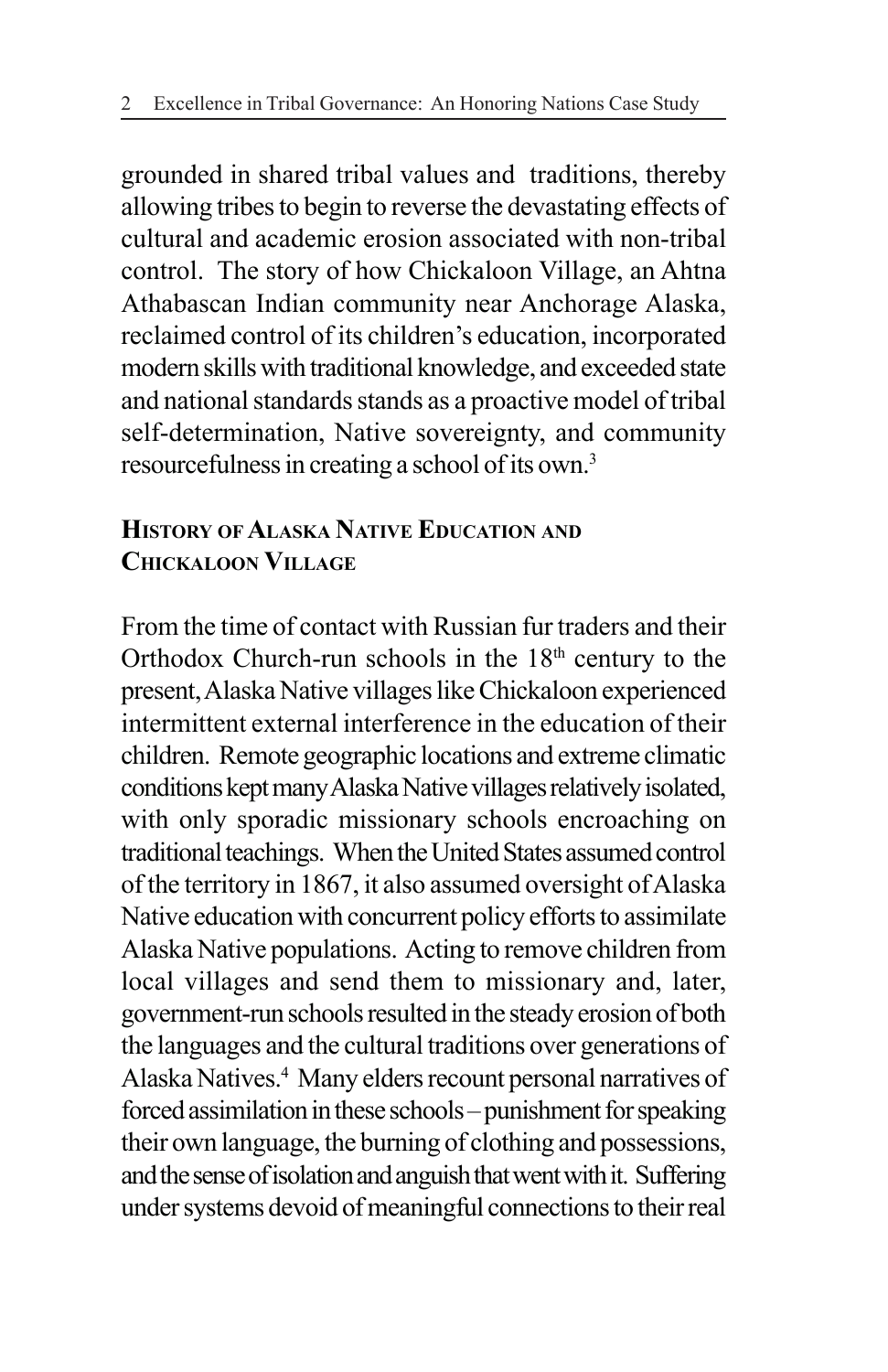lives and cultural values, Alaska Native communities handed down a deep mistrust and discomfort with public education systems in which they had no voice and no control.

The Alaska Native Claims Settlement Act (ANCSA) of 1971 further complicated the issue of Alaskan Native education. With the establishment of twelve regional Native corporations under ANCSA, the federal government considered its trustee obligations to Alaskan Natives to be concluded, placing all Alaskan BIA schools under the direct control of the state. Many Native villages saw this as a change for the worse, and demanded recognition of their sovereign rights, including those of self-government and control over education.<sup>5</sup> One of the most active villages in this movement was the Ahtna Athabascan Indian village community of Chickaloon.

Located sixty miles northeast of Anchorage, Chickaloon Village (hereafter also referred to as "Tribe") is a federally recognized Ahtna Athabascan Indian village with a tribal membership/citizenship of around 250 and a long history of being proactive in asserting its right to sovereignty.<sup>6</sup> While the Tribe currently owns and manages 69,000 acres, the its much larger traditional territory is now the most densely populated, urban area of the state. Established as a formally recognized settlement where the Matanuska Branch of the Alaska Railroad ended, Chickaloon Village is also home to a large number of non-Natives – a situation that contributes to pressures for the Tribe to assimilate into mainstream culture. Mirroring the experiences of many Native communities, Chickaloon has coped with over-representation in local prisons and on welfare rolls, continuing low school achievement, low school completion rates, and high levels of alcohol and drug abuse. In addition to these struggles, Chickaloon has also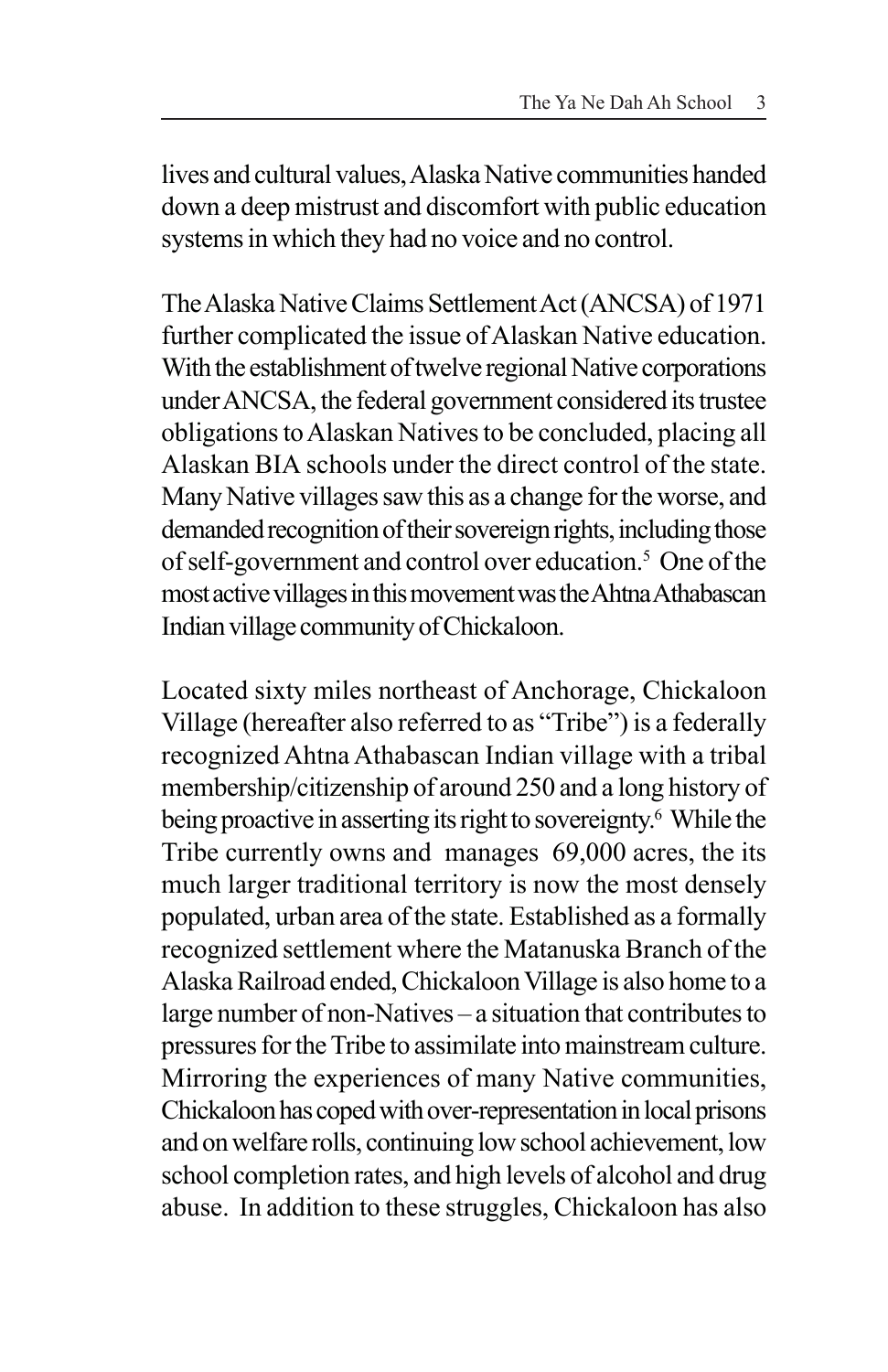contended with issues specifically associated with school failure, including a dearth of well-trained teachers, few Native language and cultural curricular materials, and the loss of potential community leaders.7 With less than fifty fluent Ahtna Athabascan speakers left in the world and only one fluent speaker of the Chickaloon dialect remaining<sup>8</sup>, the Village also faces the potential loss of its language and its associated traditional cultural practices. What makes Chickaloon unusual is how it decided to address these challenges by forming its own tribally run school.

#### **THE VISION AND FORMATION OF A COMMUNITY SCHOOL**

Evolving from the vision and the determination of a well respected tribal elder, the Ya Ne Dah Ah School grew out of an effort to address the wellbeing of tribal youth. After volunteering at a local prison, Chickaloon's Clan Grandmother Katherine (Katie) Wade became concerned about the impact of low educational levels, drugs and alcohol on the lives of the young men who had become inmates. Many of the young men she visited in prison knew little about their cultural traditions and felt disconnected from any sense of community or belonging that could give them a larger purpose in improving their lives. Based on her experiences with the young men in prison, Katie Wade started the Ya Ne Dah Ah Saturday school program in the spring of 1982 to provide Chickaloon youth with a sense of community and culture, as well as to ensure the continuation of the Tribe's language and traditions. Based on the Athabascan tradition of elders educating youth through example and storytelling, Katie Wade began sharing the Ya Ne Dah Ah ("Ancient Teaching") stories told by her grandparents and teaching the Tribe's Ahtna language and culture to all Tribal members. Starting small, she and other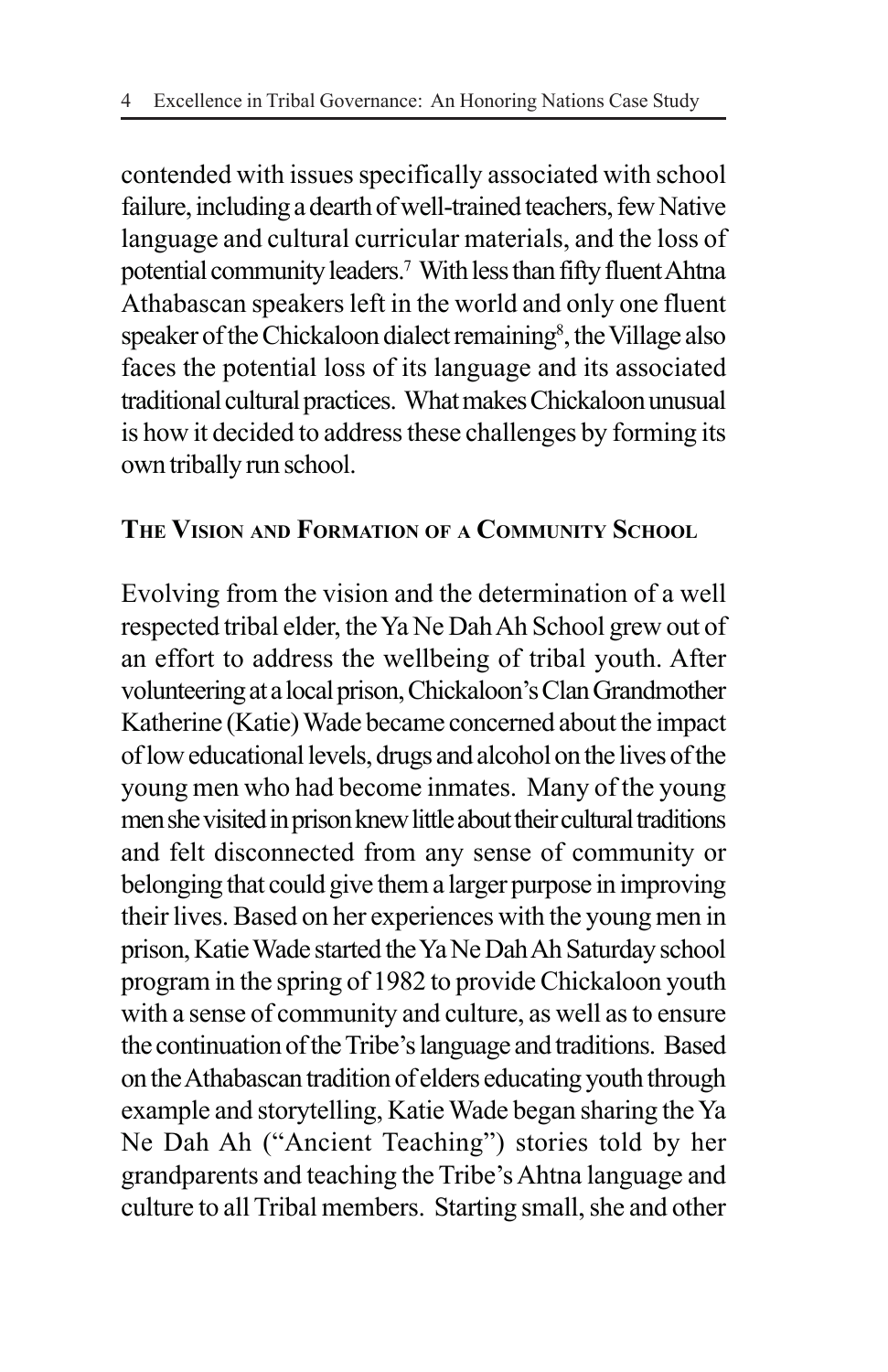elders shared traditional songs and dances with the School's first students. From these sessions the Ya Ne Dah Ah School was born. As concerns increased about the quality of education offered by the public school system, and its continuing disconnect to the Athabascan culture, the Tribal community began to consider ways to make the Saturday school a full time, year-round school.

Building on experiences from time spent in Indian communities in the lower 48 states, tribal members, Village members acted to establish the Ya Ne Dah Ah School as an answer to the lack of cultural relevance and quality educational content they saw in public schools. Acting on the expectations of tribal elders and community members that Chickaloon should take charge of directing the education of their youth, Chickaloon opened Ya Ne Dah Ah School in 1993. With the full support of the community, a donated one-room school house, and a group of dedicated volunteers, Ya Ne Dah Ah became the first and only full-time tribally owned and operated daycare, elementary, and secondary school in Alaska. Annually serving around 20 students between the ages of 1-12, the majority of the community's school-age children, the School connected traditional ways of learning and teaching with cultural values and high quality curriculum in mainstream subject areas like math, science, and social studies As the staff grew from one part-time volunteer instructor to a full time certified teacher and 14 full time employees, the School developed and incorporated the components that continue to support its ongoing success. These important components include strong community support, the creation of culturally and academically excellent curriculum, and the ability to run the school independent of external control through the development of financial health.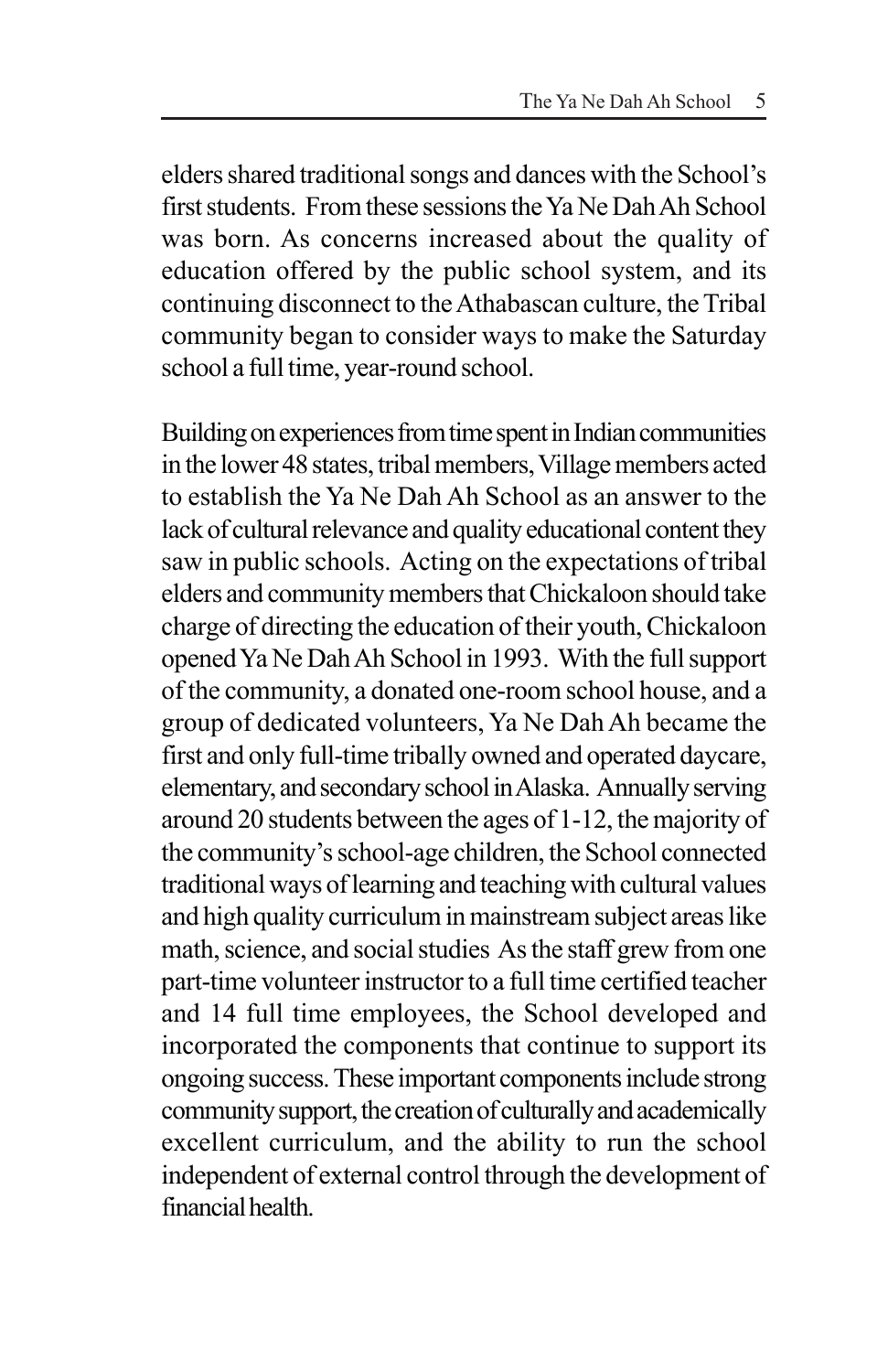#### **COMPONENTS OF A SUCCESSFUL TRIBAL SCHOOL**

#### *The Role of Community Support and Parental Involvement*

According to Chickaloon Chief and Tribal Chairman Gary Harrison, "Nothing the Tribe does is as important as running its school. Polls of tribe members place education and cultural preservation as the top priority."9

 Parents and community members, both Native and non-Native, play a welcome and much-needed role in every facet of the Ya Ne Dah Ah School. The daycare program is integrated with the elementary school, making it possible for the staff who are parents to participate directly in their children's education. Elders in the community, including Clan Grandmother Katie Wade, are not only welcome in the School's small classroom, but are also honored teachers, a status consistent with Ahtna Athabascan tradition and a practice reflecting appreciation of the special skills and knowledge that only elders can provide.

Parent participation is 100% at the Ya Ne Dah Ah School, and the existence of a waiting list is indicative of the increasing number of people who are moving back into the area for the opportunity to enroll their children. Although housing within the Village itself is limited, families are willing to travel from the surrounding area to place their children into the School. Even more impressive are the community members who do not have a child of school age yet give their time, money, and labor generously to support the School. The academic and cultural achievement of YNDAS's students is a source of deep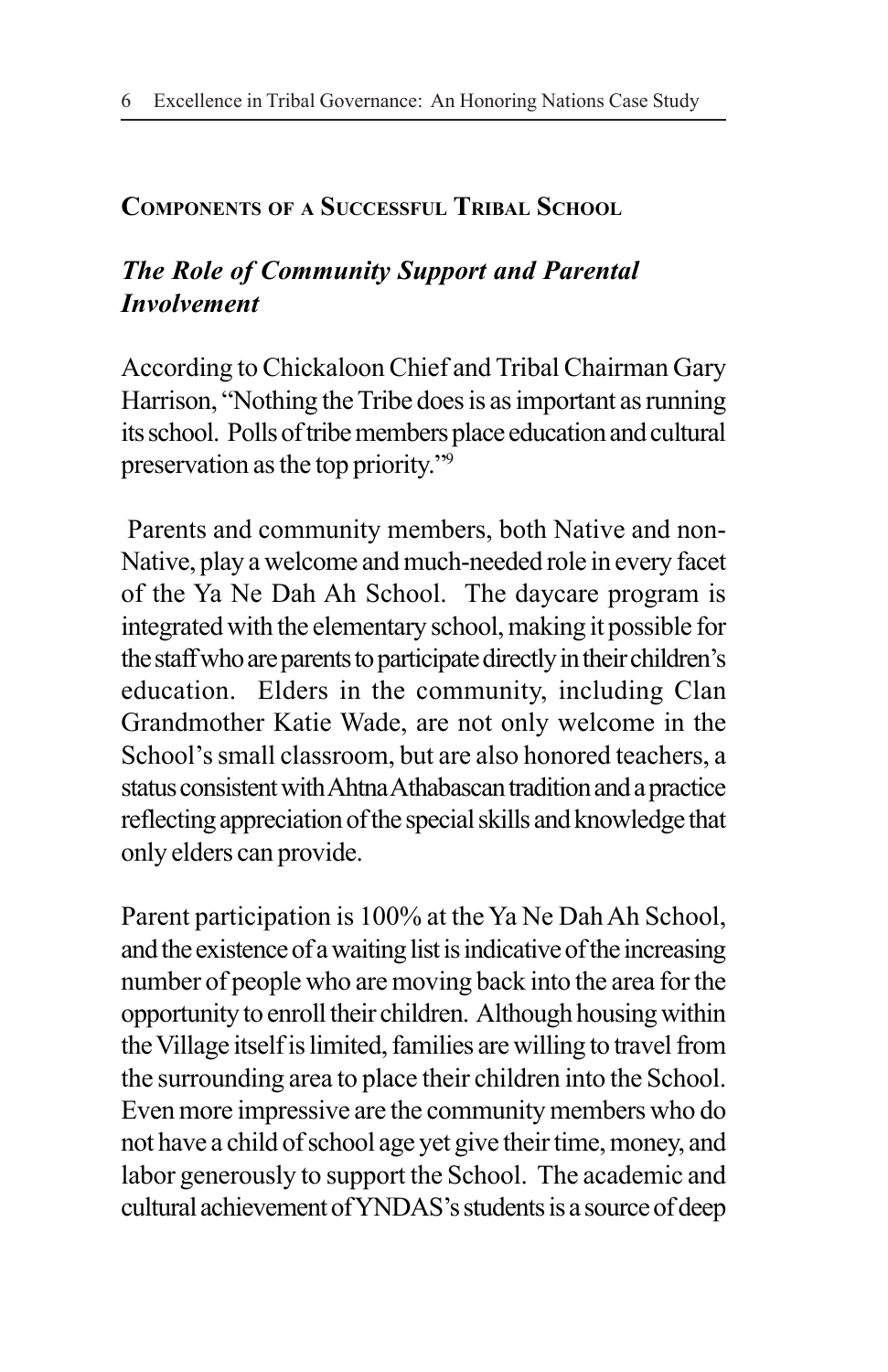community pride and is seen as the responsibility of the entire community, even those who are not Tribal members. Chickaloon residents feel that "Our Tribal School and Education Department are not isolated initiatives, but rather integrated as an essential government function performed by the Chickaloon Village Traditional Council. A school, or any Tribal project cannot be successful in a vacuum; it requires community support and a functioning government."10 School staff continually focus on forming collaborative partnerships incorporating community feedback into school processes, as well as keeping parents constantly informed about the progress being made by YNDAS students. On-going review of school goals and curriculum by both the Tribal Council and the Tribal School Board ensures a balance of educational and community perspectives.

This level of community support enables YNDAS to offer its students a breadth and depth of learning that is rarely if ever found in mainstream educational systems. This commitment to the School extends to even the Tribe's highest levels, as demonstrated by suggested plans in 2003 for moving Ya Ne Dah Ah from the donated one-room schoolhouse to the larger building housing the tribal administrative offices, even though the move would have meant that the tribal government would have had to operate in a place without sewer or water amenities. In fact, the School is seen as a source of future tribal leadership and as a center for the maintenance and dissemination of Athabascan traditions and culture: both are seen as essential to the community's future.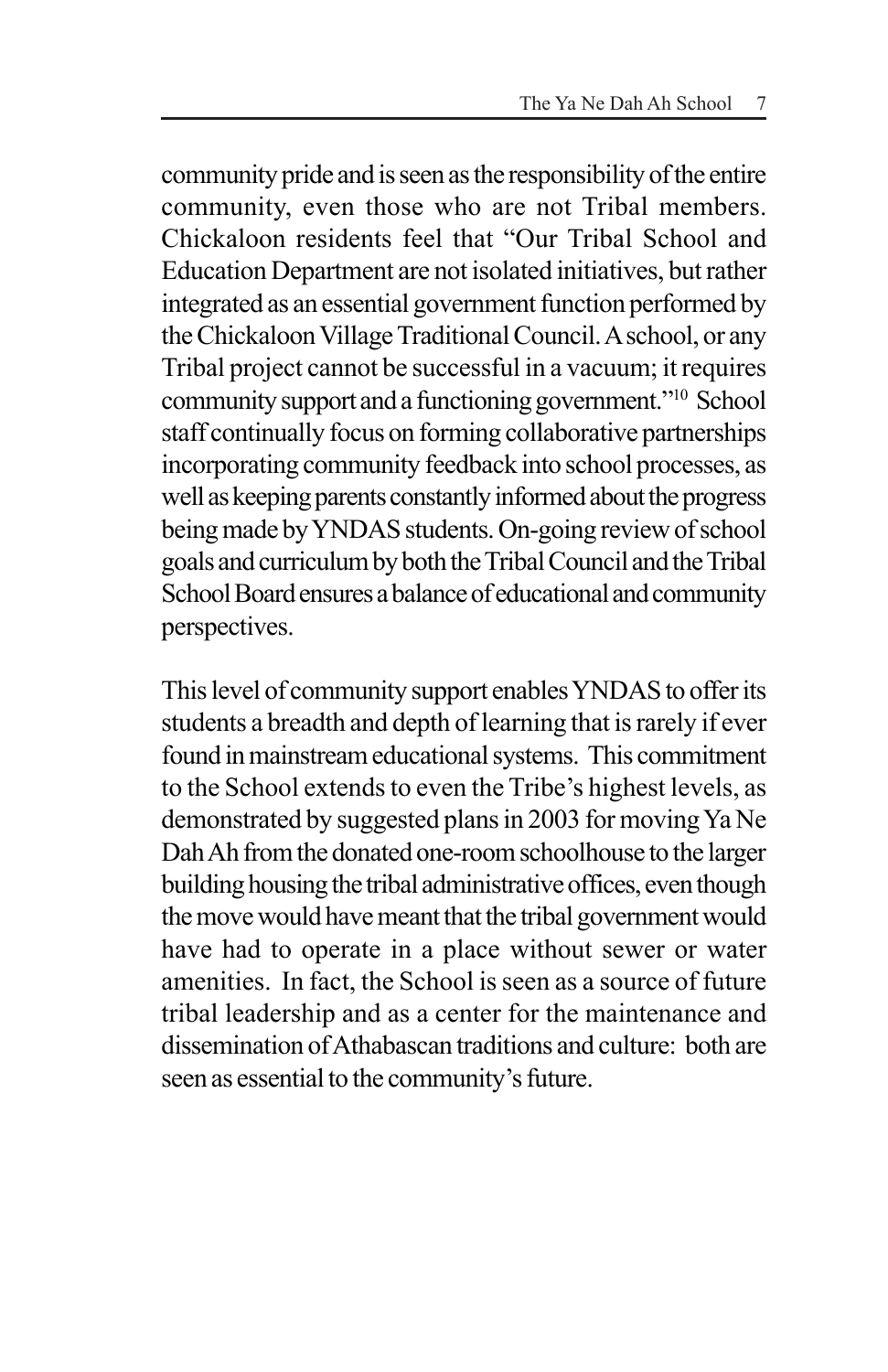### *The Creation of Culturally and Academically Excellent Curriculum and Programming*

Research indicates that schools reflecting and representing a student's language and culture can have an enormous impact on a student's attitude and academic success $11$ , and Chickaloon was determined to create a school that would enable students to "walk in both worlds" successfully. The community wanted to honor their traditions and create an environment where students would be successful in academics and in life. This meant enabling students to be active participants and leaders in their culture, in their spirituality, in their community, and in the larger world.

To this end, Ya Ne Dah Ah School is built around the following eight objectives: 1) to teach the Ahtna Athabascan language to Chickaloon tribal members and children; 2) to teach children to survive on their own by learning how to cook, clean and take care of themselves and others; 3) to teach children good work ethics; 4) to allow children to grow and become strong in their spirituality; 5) to teach traditional values that children would not get in the public school, such as respect, listening to elders, responsibility, honesty, cooperation instead of competition, care for the environment, working for elders and caring for others; 6) to teach children Chickaloon's traditional culture including dancing, drumming, crafts, and stories to preserve them for future generations; 7) to expose and involve the children in the ongoing developments, issues and current work of the tribe; and 8) to prepare the next generation of tribal leadership with the strong academic skills they will need, as well as strong traditional values.12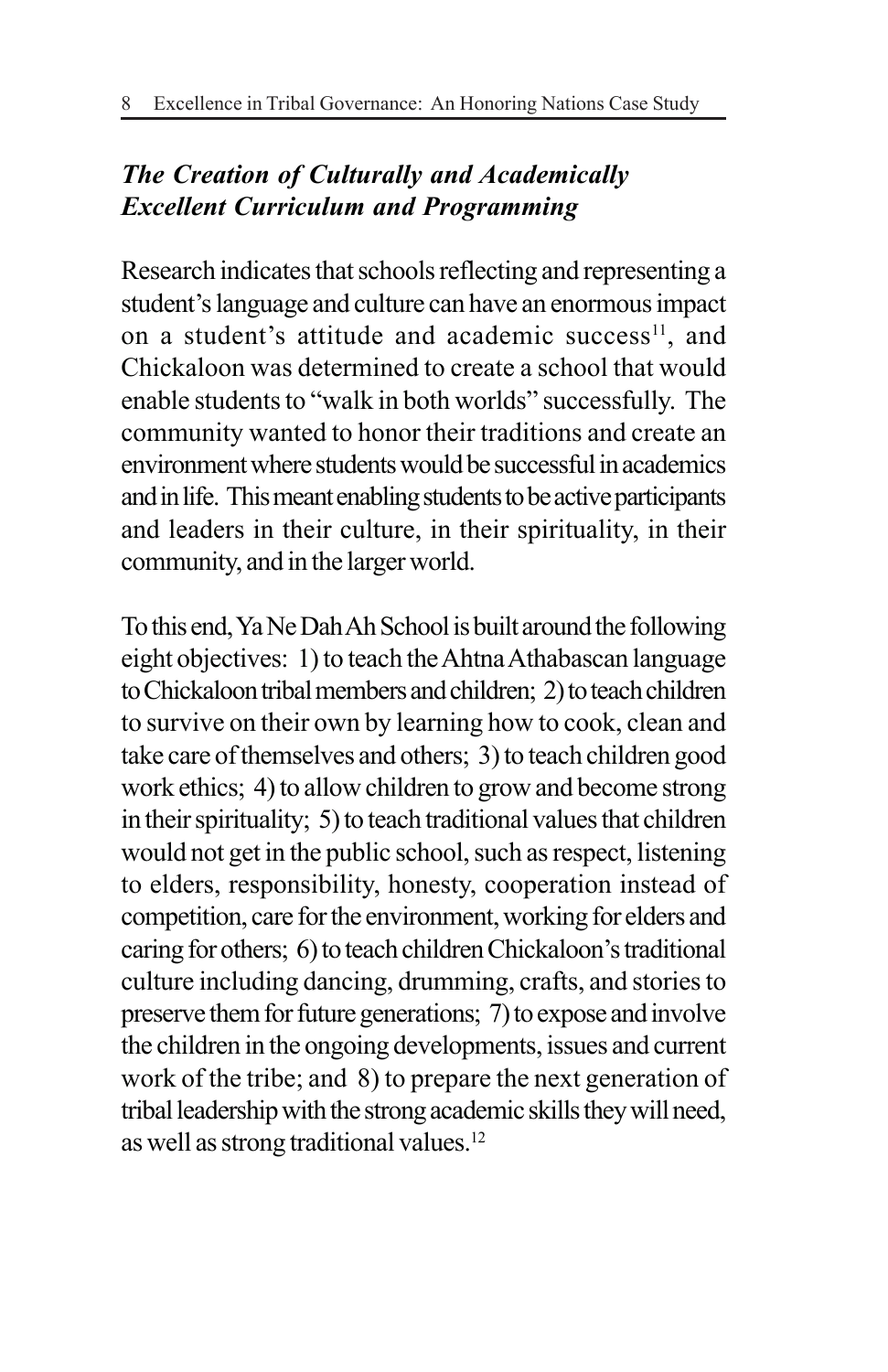In order to accomplish these objectives, YNDAS staff and community members have carefully melded modern, standards-based curriculum from the State of Alaska's home school office with language and culturally-based curriculum developed by the Tribe's former Education Administrator, Donita Peter, the school's Cultural Director, Sondra Stuart, elders, and other community members.

Students attending Ya Ne Dah Ah learn Ahtna Athabascan language and cultural practices, traditional values and ethics (e.g., respect for the environment), as well as mainstream academic subjects. Science, social studies, language arts, and math are integrated with traditional interests and contemporary issues and all subject matter incorporates language skills. After opening each day with traditional prayer circle, drum songs and dancing, students learn math by harvesting and measuring the sap of birch trees, map making and botany with Tribal Forestry department staff, health and risk prevention with Tribal Health Department staff, and traditions, values, and history with village elders. On Fridays, students experience a full day of culture, language, and lessons uniquely geared toward contemporary issues in tribal government, environmental protection, and other public concerns. According to Donita Peter, "The teachings from YNDAS are not just academic, but a way of life for our people. From the roots up, we are building a responsible and informed tribal citizenry who embody tribal self-determination and learn to expect and create effective governance."<sup>13</sup>

Determined to answer the need for high-quality, culturallybased curriculum, the Tribe's Curriculum Development Project is developing its own meaningful and applicable educational programming. Using a rich multi-media format to teach Ahtna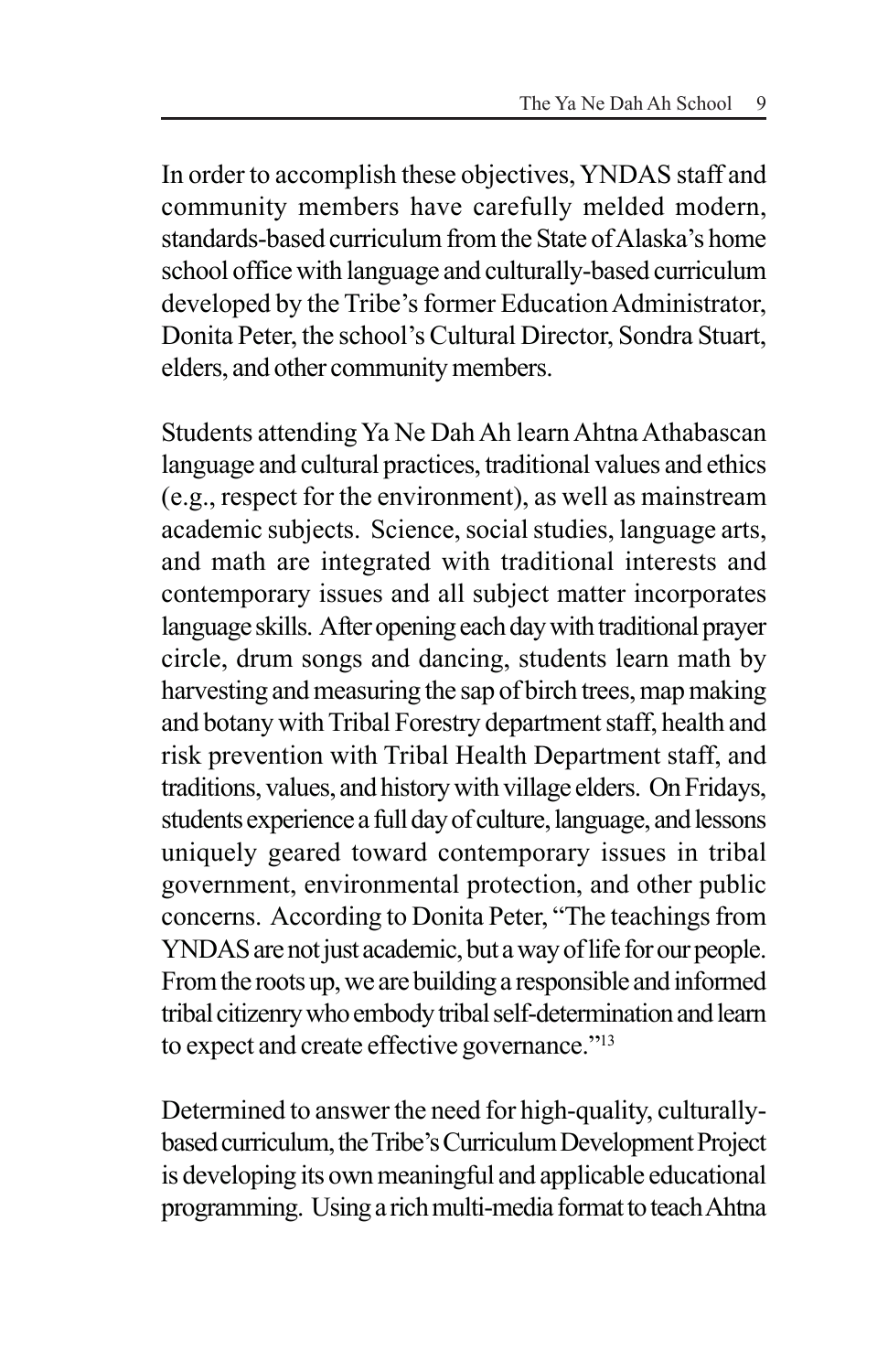Athabascan cultural heritage, the Project has already piloted multi-thematic units about "Songs and Dance," "Fish Traps and Wheels," "Potlatches," and "Yenida's Stories" with handson activities, reading enrichment, internet links, and accompanying video materials. Dedicated to breaking down old stereotypes and increasing sharing across cultures, the Chickaloon curriculum is also being integrated into the local Matanuska-Susitna Borough School District, which serves over 5,000 children. In addition to these culturally focused units, Ahtna Athabascan language is integrated into all basic instruction. The School also benefits from close ties to and support from other Ahtna Athabascan villages in the Matanuska-Susitna Valley, such as Artic Village and Copper Center. Elders from these villages often visit the school to share stories, songs, and other traditions of the Athabascan people.

In addition to developing curricula, Ya Ne Dah Ah also integrated high quality, research-based instructional programming, such as the National Science Foundation and NASA supported "Globe Program," into the School's academic framework. An internationally recognized science instruction program, Globe applies skills-based learning to local issues, with the opportunity for students to collaborate with students and scientists all over the world.<sup>14</sup> Because the School is privately funded and independently run, Ya Ne Dah Ah's staff is able to seek out and adapt innovative instructional programs to better serve the academic needs and goals of their students.

The results experienced by the Ya Ne Dah Ah students and the Chickaloon community speak for themselves. YNDAS students have consistently scored higher on the statewide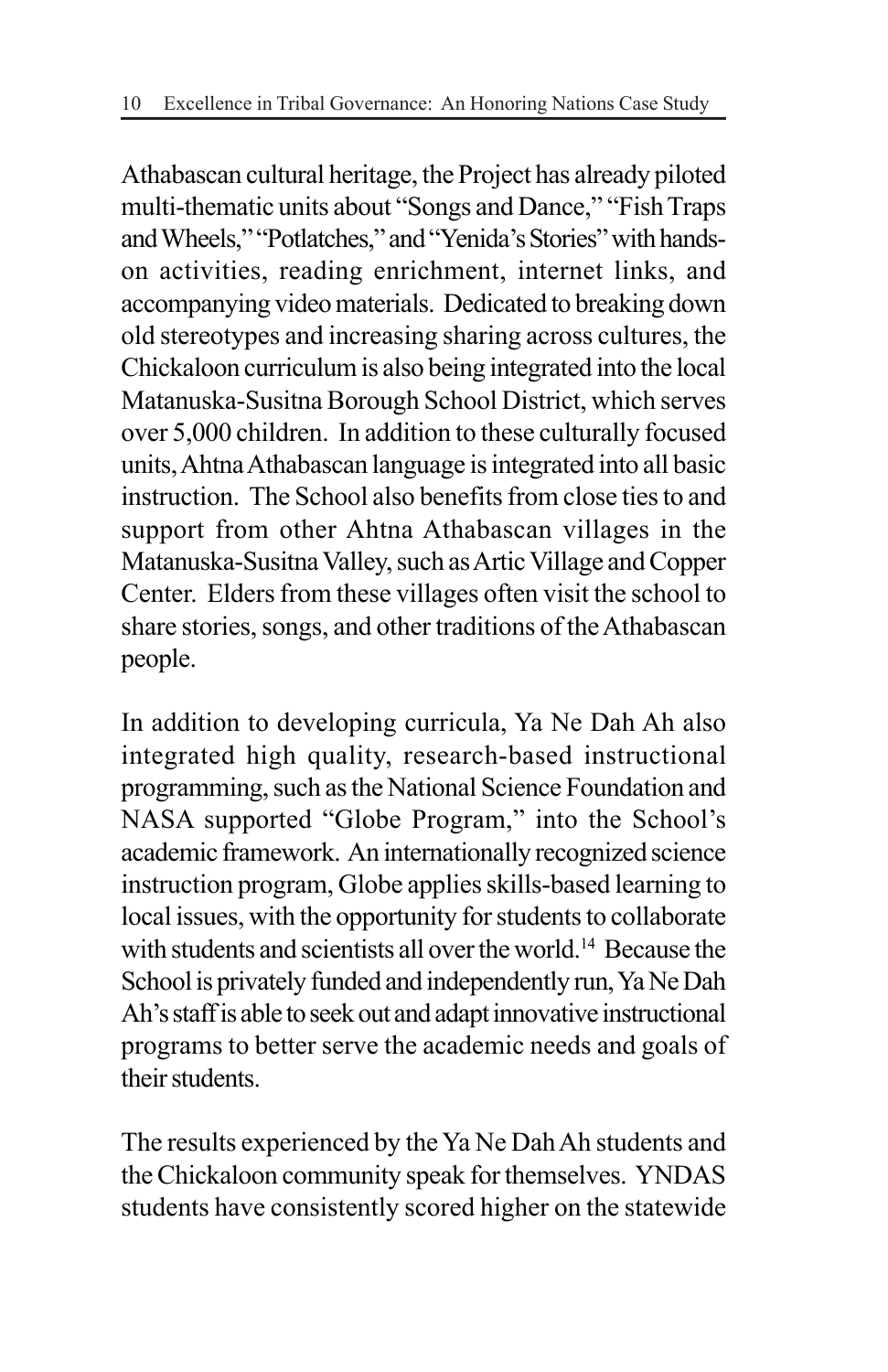TerraNova CAT/6 assessments than their state and national counterparts and they are learning to speak the Ahtna language fluently. School staff are proud to state that students are enthusiastic to attend school and that dropping out is not a problem. Further, the YNDAS Youth Dance and Drum group is well-regarded and is often invited to open ceremonies, participate in powwows, and perform at schools regionally and statewide. In 2002, the group opened up a three-day environmental health conference in Anchorage by honoring and welcoming tribal leaders from across the United States with an hour long drumming and dancing performance. Although the School is now focused primarily on daycare and elementary school level, YNDAS's first graduate has now become the leader and teacher of the school's dance and drum group, a school Ahtna language instructor, and a successful computer technician for the Tribe's Educational Department. And the School's long-reaching impact is being felt at all levels, with several staff members, including the Tribe's former educational director, choosing to pursue advanced degrees at local universities.

The School is quick to point out that its success can be measured in many different ways.

When our students traveled to Copper Center, which is two hundred miles away, to attend a traditional Potlatch, an elder asked one of our students in our Ahtna Athabascan language "How are you?" and he was astonished to hear the student respond in Ahtna, "I am fine. How are you?"15

A conversation that would not have been possible the year before now stands as a profound symbol of what is possible today.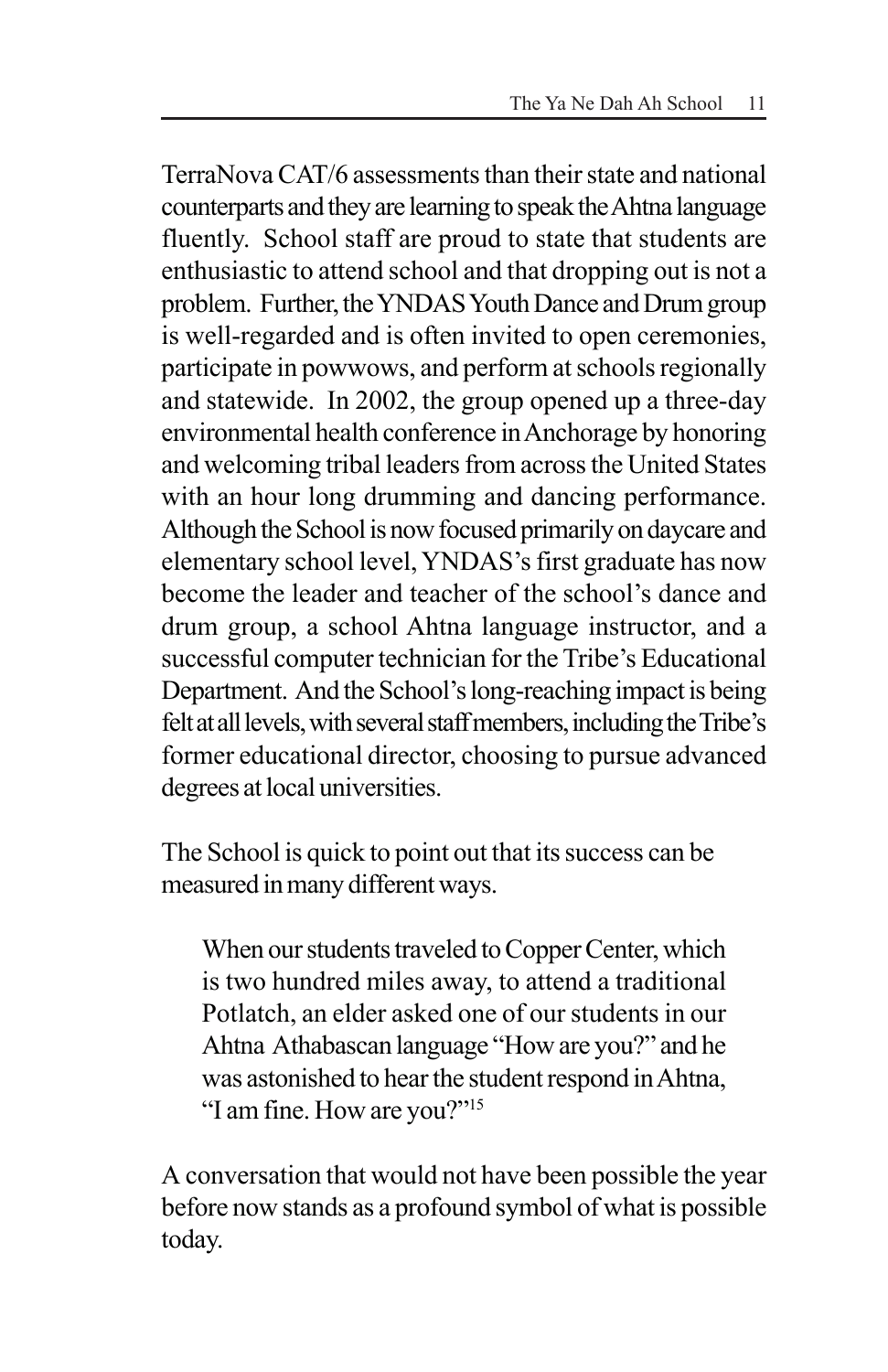#### *Achieving Financial Health*

Funding for schools is always a challenge even under the best of circumstances, and even more so for an independently run school like Ya Ne Dah Ah. While Chickaloon Village is a federally recognized tribe and works closely with the federal government on law enforcement and environmental initiatives, the Tribe does not receive any state or federal funding for its school. In fact, after the passage of the Alaska Native Claims Settlement Act (ANCSA) in 1971, the state legislature refused to recognize tribal governments as individual and independent entities at all. Currently, Alaska's state legislature receives all the federal funding for Alaska Native education, distributing the money only to state sponsored municipalities and local school districts. Unlike many American Indian nations in the lower forty-eight states, ANCSA prevents Alaskan Native villages like Chickaloon from directly accessing federal funding in efforts to run their own schools.16 Worse, current state legislation requires Chickaloon to relinquish its right to sovereign immunity as a prerequisite to receiving any state funding.<sup>17</sup>

Unwilling to compromise its sovereignty or its vision for its children, Chickaloon Village broke new ground by finding ways to fund the Ya Ne Dah Ah School. Although the School has been forced to close several times over the years for financial reasons , tribal citizens have been persistent in securing funding and unyielding in their determination to keep the school open. In 2002, Ya Ne Dah Ah had an annual operating budget of \$150,000, receiving 98% of its school funding in targeted support from private foundations, with the remaining 2% coming from resourceful fundraising, such as dance performances and local raffles, and dedicated community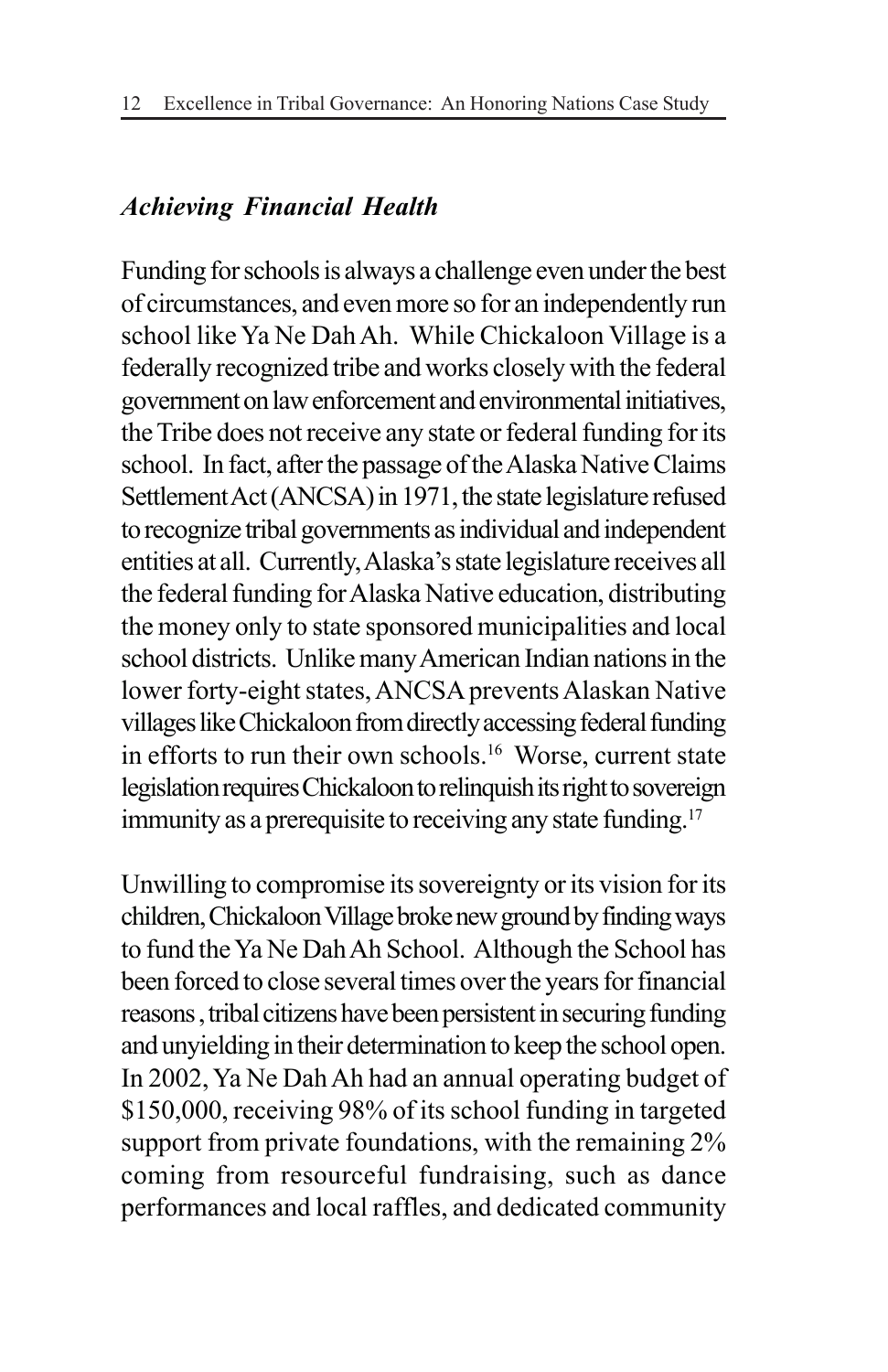effort. Through sustained efforts in seeking out and leveraging sources of support, Chickaloon Village has taken an innovative approach to addressing the financial challenge faced by many independently run schools.

From the very beginning Ya Ne Dah Ah received the bulk of its financial support from private foundation grants, local donations, and fundraising efforts. The School has obtained several small grants from the Peace Development Foundation of Amherst, MA to fund a teaching position and another grant from the Threshold Foundation to support school facilities and curriculum. Wal-Mart and other local businesses have donated gift certificates and small sums of money on a regular basis. In 1997, the School was compensated for participating in a textbook piece called "Meet the Children of Chickaloon" in a Houghton-Mifflin second grade social studies text. Collaborative partnerships with nearby schools, such as Sutton Elementary, have provided students with expanded access to athletic and recreational facilities while creating opportunities for students to share traditional stories and songs with Sutton's staff and students.

Developing a close relationship with the Cook Inlet Region Incorporated, the local Alaska regional corporation, has also been invaluable to the school. Over the last 30 years, Chickaloon Village and CIRI have repeatedly clashed over issues of Native rights and activism, but the formation and implementation of Ya Ne Dah Ah School has become a source of shared regional pride. CIRI and Chickaloon now work together to advance the School's mission of "giving community youth the skills necessary to function in a modern world while retaining and facilitating traditional knowledge and practices" as well as serving as a model for other villages and tribes.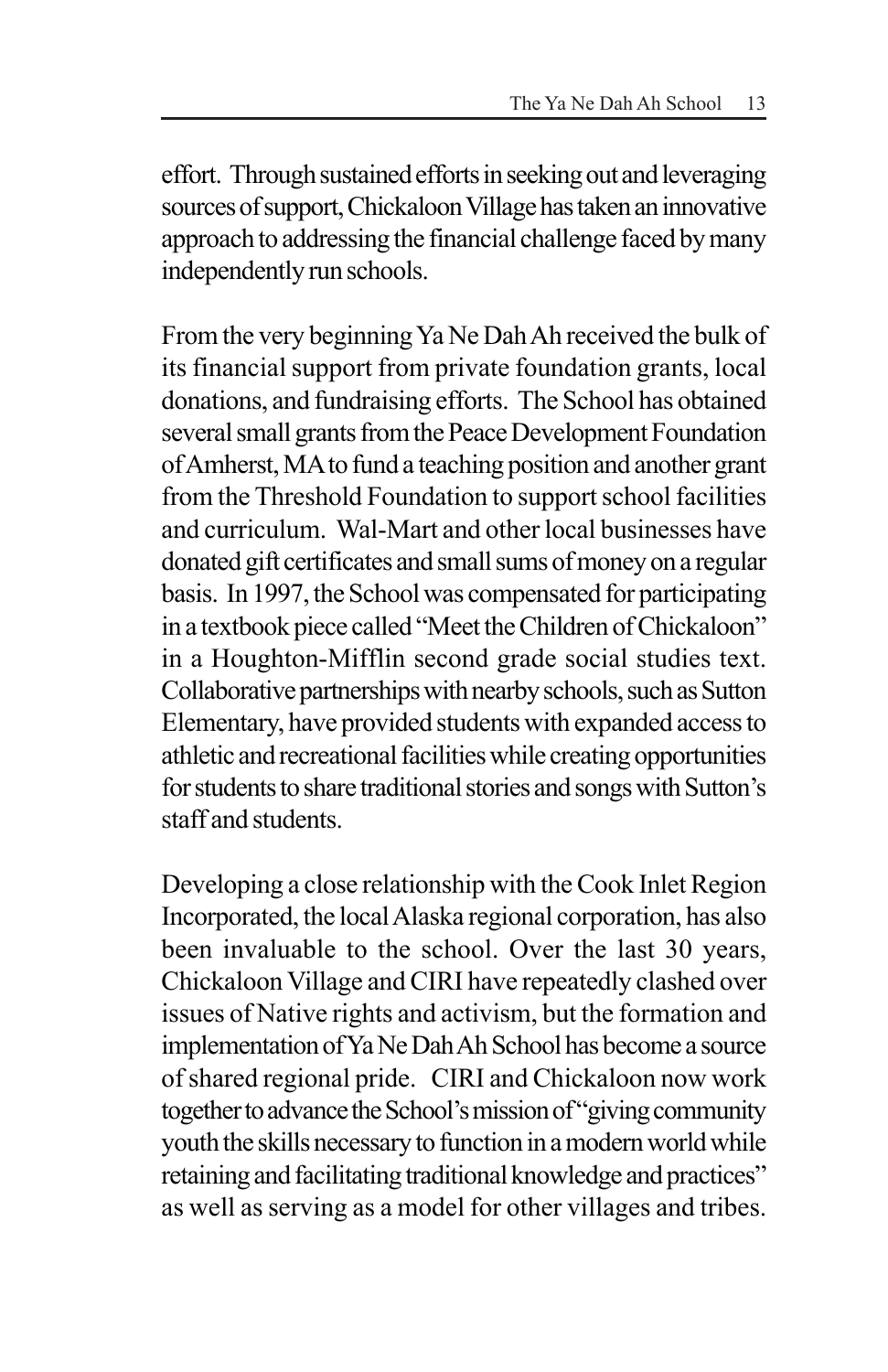The Corporation gave the School a percentage of its 2002 CIRI Golf Classic proceeds and has pledged long term continuing support.

Community effort has also been invaluable to maintaining the School, including assuming responsibility for sharing knowledge and skills, teaching both academic and cultural classes, maintaining school grounds, holding bake sales, and providing transportation for the school students. Students' families pay a nominal tuition of \$50 per child per month, but if a family cannot pay, they can contribute volunteer time in classrooms or help with any of the numerous tasks involved in keeping the School running on a daily basis. As Kari Johns, Ya Ne Dah Ah's current director, explains, "we really appreciate the help, sometimes more than the payment. It takes a lot of work to keep the School running and kids also get to see their parents involved with the School. Kids are happier, more comfortable and if there are any problems, they get solved more easily." In addition, all money raised by the YNDAS Youth Dance and Drum Group is added to the School's budget.

#### **CHICKALOON LOOKING AHEAD: CURRENT CHALLENGES AND FUTURE DIRECTIONS**

After a decade of innovation and self-determination, Chickaloon now faces challenges to evolve with its student body, plan for its continued financial stability, expand its efforts to serve the community, and share experience and knowledge with other Native communities.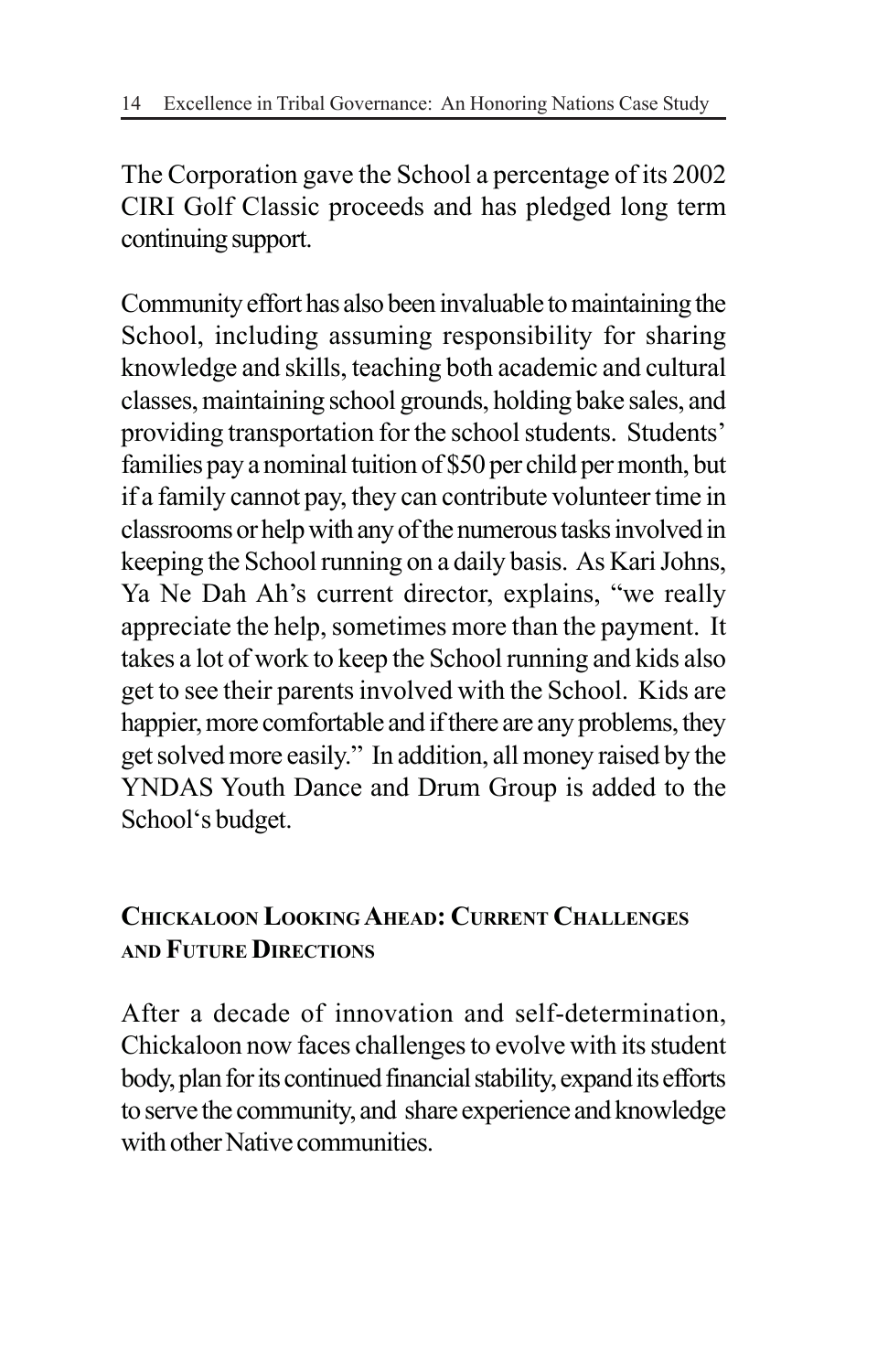YNDAS is growing with its students. Currently serving students from pre-school to eighth grade, the School plans to add ninth grade to the curriculum in 2005. Meeting the challenge of expanding curriculum and teaching practices in order to "loop" with its students as they age, the YNDAS staff is busy designing and implementing new curriculum through out each school year. Every year brings an increase in the number of students who want to attend, so the School is actively pursuing means to hire additional qualified staff. In the near future YNDAS will also be seeking resources and staff to begin serving the special needs students of the community. In addition, the School is focusing on its outreach efforts, extending service for part-time students, supporting high school student participation in the Alaska Federation of Natives Convention, organizing performances by the YNDAS Dance Group, and visiting regional public schools to share curriculum and culture.

Independent funding for YNDAS is crucial to ensuring its sovereign grassroots efforts to serve more of the Village's children. Because funding for the school is still mainly from private foundations and grants, the Village is examining strategies to raise its own capital and endowment while staying private. To this end, the School is exploring revenue-generating activities such as publishing and distributing curriculum and other tribally generated materials. In fact,Clan Grandmother Katie Wade, who started the School, recently published a book about her life and her experiences, with proceeds going to the School. Chickaloon is also seeking ways to attract major donors and is developing a long-range financial development plan to better assess and manage the resources it already has. Out of these efforts is the hope that increased financial health will permit realization of a new facility for Ya Ne Dah Ah School. Housing the School has been a long term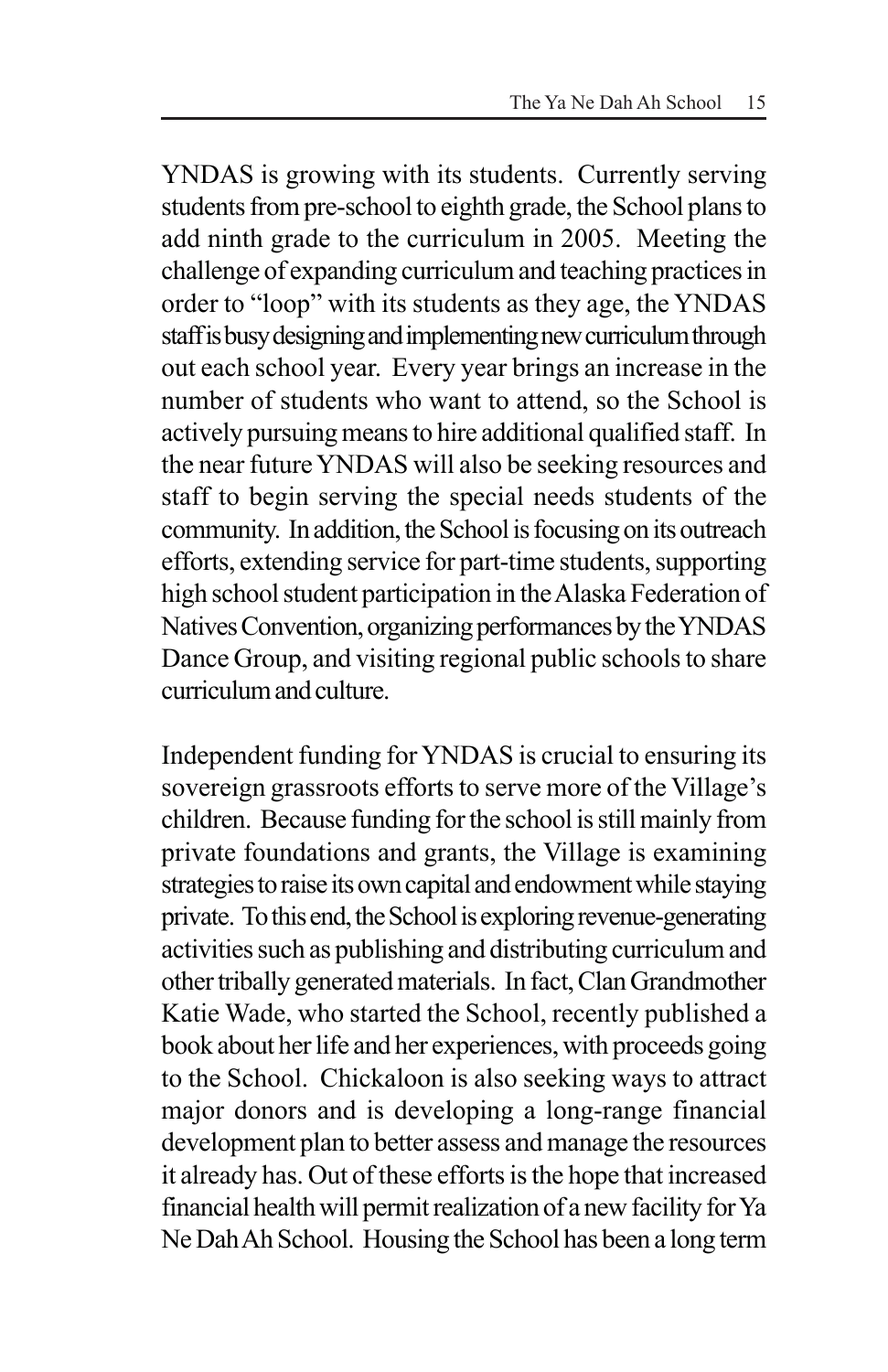concern and the efforts to build a new facility continue to be a slow moving process. Last school year, the waiting list increased and children had to be turned away from full time study at the School. Designing and meeting code regulations is complex and it can be expensive to get all of the pieces into place. For the present, YNDAS still operates in its little school house and moves in steps towards a larger home.

Expanding the School's capability to reach a larger number of youth and community members depends largely on capturing the knowledge of its elders to pass along to future generations. Most of the elders are now over 70 and the School has ongoing efforts to visit the elders in their homes in order to record their stories, experiences, and knowledge. In fact, over the summer of 2004, the entire staff worked diligently to capture the knowledge of its elders through the creation of an interactive CD-Rom language program that the School will be piloting this fall. Enhancing Ahtna Athabascan language and culture revitalization in the community for all adults and children has always been the top priority for Ya Ne Dah Ah and the School is open to the community five days a week, for one and half hour each morning during the School's language and culture time. According to School staff, the timing of the open sessions can make it hard for the community to participate and through the interactive CD-Rom program, they hope to expand the number of people who can listen to and practice speaking the language, even outside of the classroom.

A number of villages and Native nations have visited Chickaloon looking for information on how to establish and maintain their own schools. Says Kari Johns, YNDAS school director, "[other Native nations] have the drive to want to see change and improvement. We do emphasize that it is not easy to do this and it takes effort, but it is very important." YNDAS is also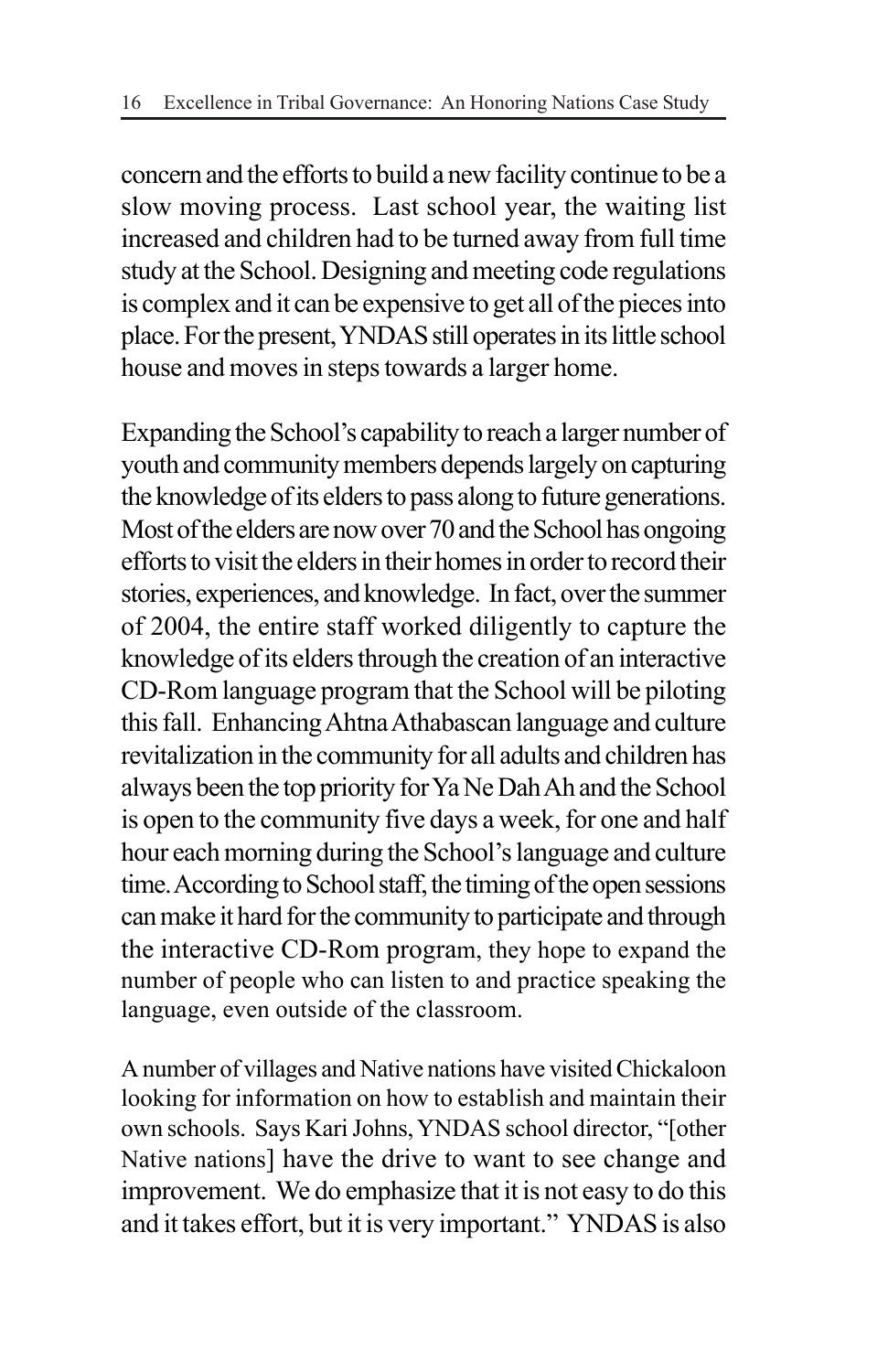excited to learn from other Native communities. A recent visit by a Maori group from New Zealand offered the opportunity to share knowledge and to benefit from hearing about how the Maori have faced similar challenges over the years. This two-way exchange of information goes beyond the technical details of school operations. Bringing together related languages and cultures increases opportunities to speak revitalized languages, increases access to resources, and expands the influence and awareness of sovereign identity and culture. But as Kari Johns explains, it really all boils down to the belief that "our kids will succeed if their kids succeed – and the kids are our number one priority."

By far, Ya Ne Dah Ah's greatest success has been its ability to keep focused on the priorities it has had since its inception – raising language and culture to the forefront, while teaching their children to become good learners and successful people in the Village and beyond. Efforts to keep culture the focus, not just a supplemental activity, has driven the development of ever expansive academic curriculum and the concurrent certification of teachers in the culture by the Tribe. The School continues to recognize their children's gifts, honor the knowledge of its elders and members, and teach the world about what it values on its own terms.

#### **CONCLUSION**

Built on the vision of Clan Grandmother Katie Wade and the aspirations of a community, Ya Ne Dah Ah School has proven that culturally based curriculum can be both spiritually and academically enriching, while providing Native students with the tools to exceed state and national standards. As the School and the Tribe continue planning for the future, the community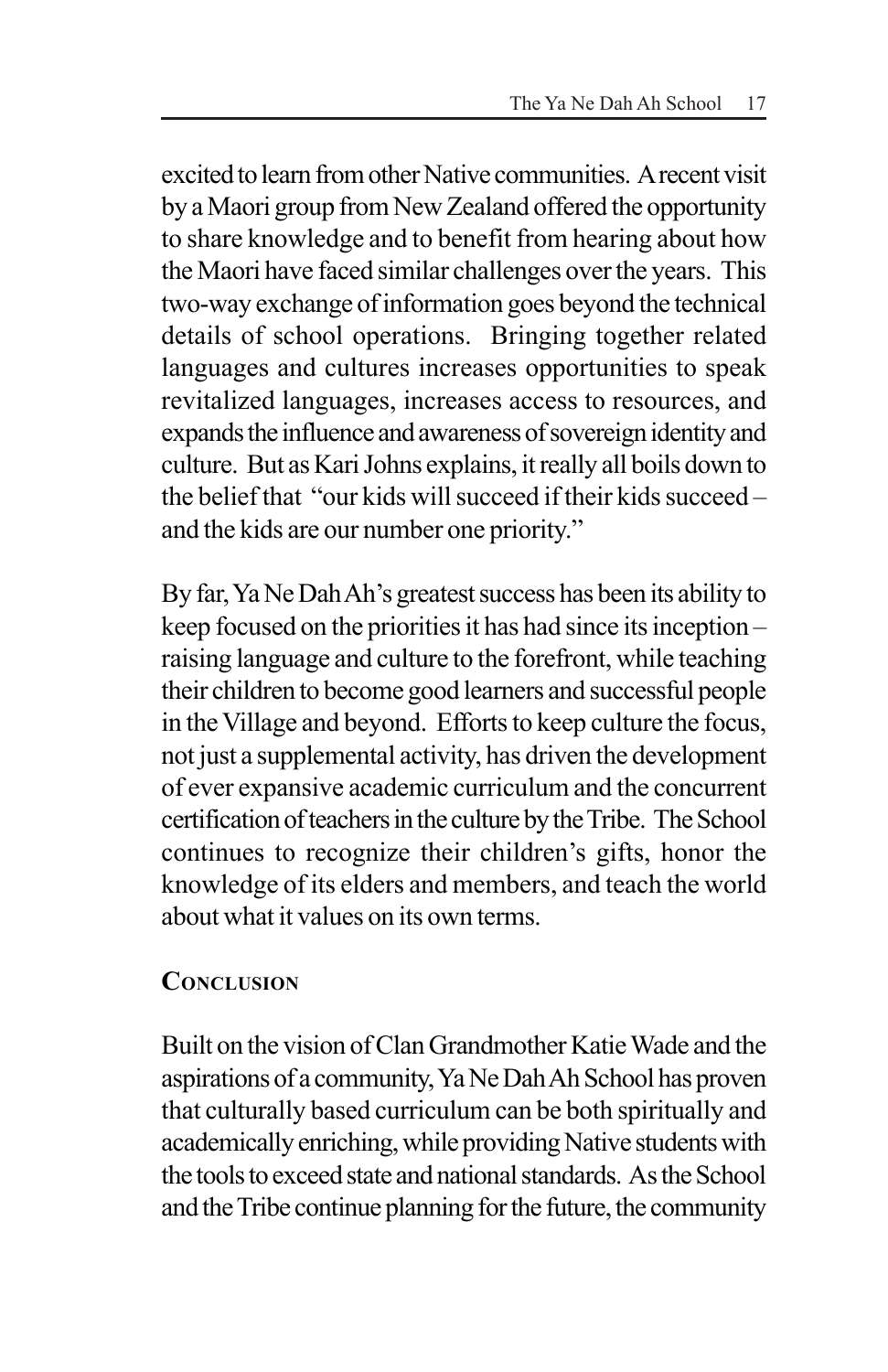of Chickaloon exemplifies Native sovereignty in action as it strives to create a culturally responsive learning program serving Tribal members from birth to adulthood. A tribally run Boys and Girls Club, after-school activities, adult education courses, early learning classes, and the development of a tribal college are all ways the Tribe will seek to improve economic opportunities and end dependence on outside resources.

Reclaiming the right to educational self-determination by establishing and maintaining the Ya Ne Dah Ah School for more than a decade, the experiences of Chickaloon Village can provide a model for other communities seeking to create and support their own educational programs in the face of limited resources, lack of mainstream institutional support, and lack of culturally relevant curriculum. The community believes "commitment to this effort defines us as a tribal nation in that we dared to dream a different path, and we are now breaking a trail for others."18 Chickaloon's commitment to selfdetermination and the community's persistence in active efforts to meet the challenges of political, financial, and institutional obstacles to success, offer a number of key lessons.

First, Indian nations and Native villages that are deeply committed to self-determination are persistent in their efforts to overcome political, financial, and institutional obstacles to self-governance. A "can-do" attitude is a prerequisite for tribal success.

Second, welcoming and encouraging the involvement of parents, family members, community leaders, and Tribal Elders as a critical part of children's education creates schools capable of ensuring student success while providing a depth and breadth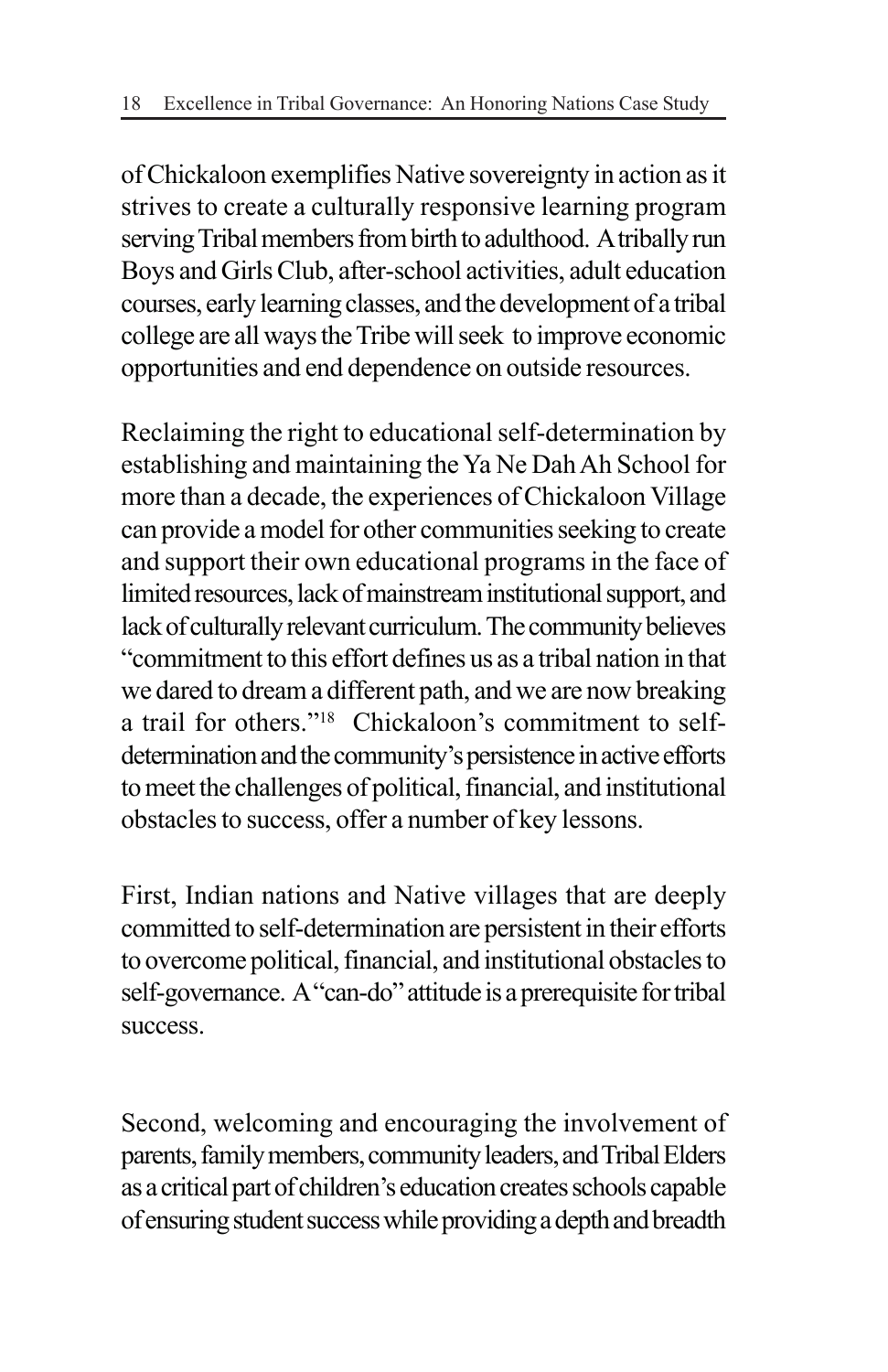of experience, knowledge, and resources unknown in most public school systems.

Third, seeking out ways to meld traditional teaching and cultural values with innovative mainstream curriculum, Tribes can create their own culturally relevant, real world learning programs that give students the tools to excel academically while learning the self-determination to be responsible and informed Tribal citizens and future leaders.

Fourth, creative and persistent efforts to address a lack of resources can produce the means to independently fund Tribal efforts in education. Leveraging grants from private foundations, support from local businesses, community efforts, and collaborative partnerships with local school districts can be a comprehensive approach to ensure sovereignty.

Ultimately, as Tribal Chief Gary Harrison explained in 2002, the success of Ya Ne Dah Ah stands not only as "a testament to the hard work and determination of Chickaloon Village Tribal citizens who have fought tirelessly to bring into being the vision of our elders" but also "evidence of our love and support for our young people and their abilities to learn the Ancient Teachings and apply then in this complex world."19

#### **NOTES**

<sup>1</sup> Kerry Venegas has been a secondary science teacher for over a decade, working with at-risk youth in rural communities. Currently working as a research assistant for The Harvard Project on American Indian Economic Development, she holds a Master's degree from the University of New Mexico in secondary education and an Education Specialist degree in special education transition from the George Washington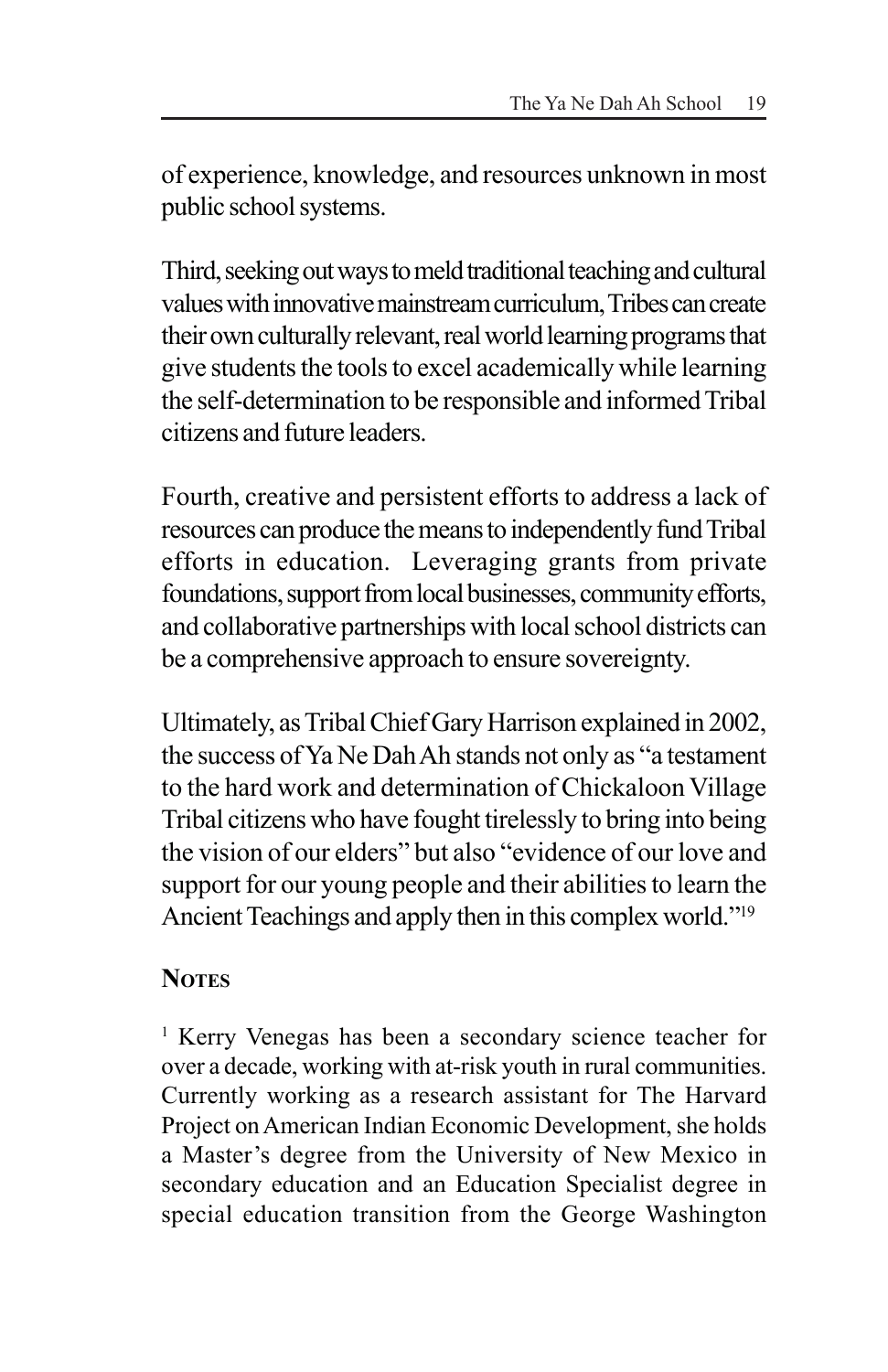University in Washington D.C. As a second year doctoral candidate at the Harvard Graduate School of Education, Kerry is researching community-directed schools and programs serving American Indian and Alaska Native youth

2 See *Indian Nations at Risk: An Educational Strategy for Action*, the final Report of the Indian Nations at Risk Task Force, U.S. Department of Education, October 1991. Available at http://www.kued.org/productions/2worlds/at\_risk/.

<sup>3</sup> The Ya Ne Dah Ah School was a 2002 recipient of High Honors from the Honoring Nations national awards program, identifying it as an outstanding example of tribal governance in addressing critical concerns and challenges facing Indian nations and their citizens.

4 For more detailed explanation of U.S. American Indian Educational policy and outcomes please see Wright, David E. III, Hirlinger, Michael W., & England, Robert E. (1998).

*The politics of second generation discrimination in American Indian education: Incidence, explanation and mitigating strategies*. Westport, CT: Bergin & Garvey, Hopkins, Tom (1962). Leadership in Alaskan Native Education. *Journal of American Indian Education 2*

 (1). Available at http://jaie.asu.edu/v2/, Cornell, Stephen & Kalt, Joseph P. (2002). Native America at the new millennium *Harvard Project on American Indian Development*, Cambridge, MA.

5 See Mertz, Douglas K (1991), *A Primer on Alaska Native Sovereignty.* Available at http://www.alaska.net/~dkmertz/ Nativlaw.htm.

6 See*"*Change in Chickaloon,*" Anchorage Daily News*, Sunday D-section, p.1 and 6, August 12, 2001.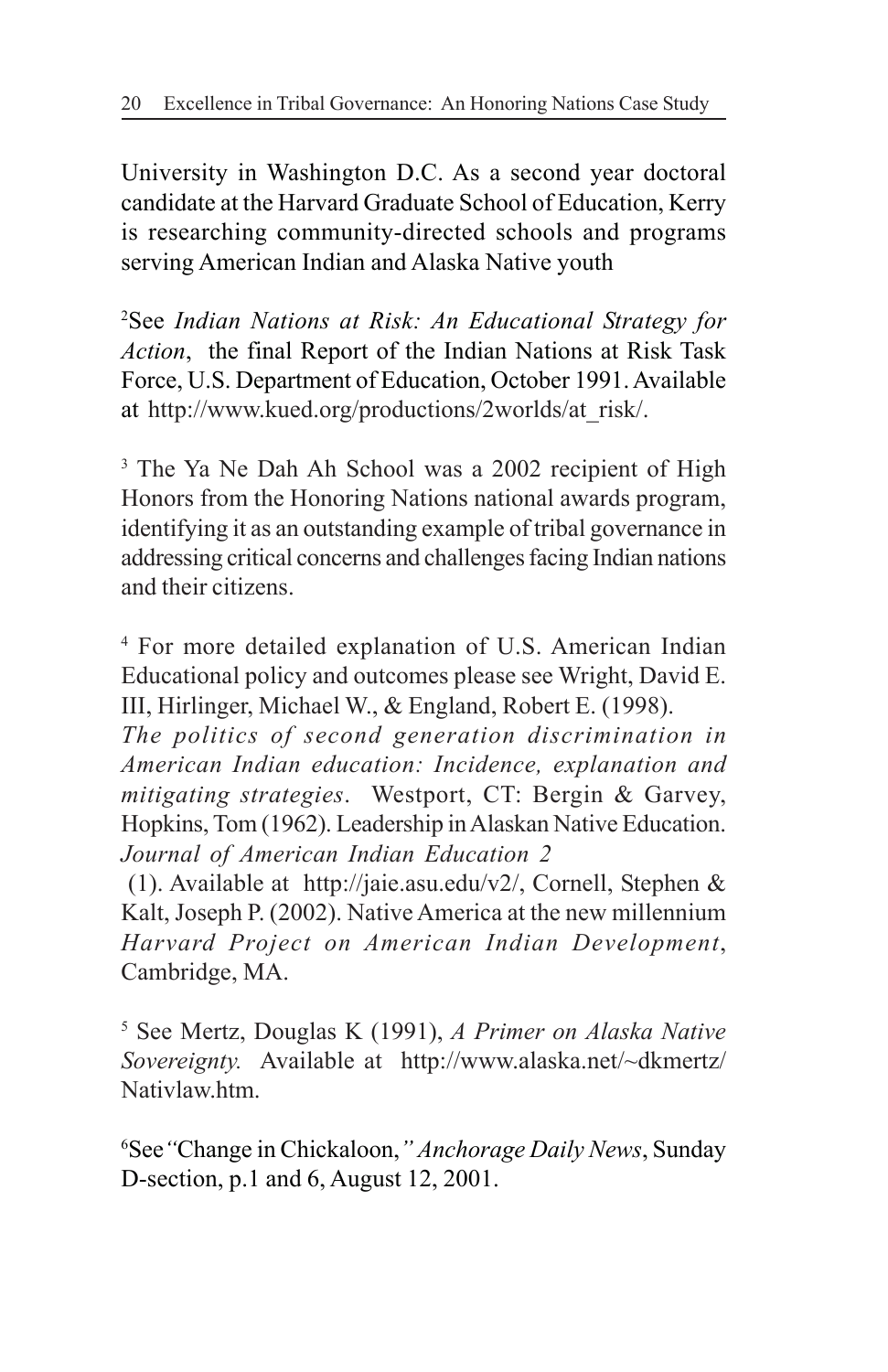7 *Funding in Indigenous Communities*, The Lannan Foundation, 1999. Available at http://www.lannan.org/ICP/ funding\_report/00\_contents.htm.

8 Ethnologue – Languages of the World website. Available at www.enthologue.com.

<sup>9</sup> *"Change in Chickaloon,"* Anchorage Daily News, Sunday D-section, p.1 and 6, August 12, 2001.

10 Chickaloon 2002

*Honoring Contributions in the Governance of American Indian Nations* Report on Ya Ne Dah Ah School, p.5.

11 From *Indian Nations at Risk: An Educational Strategy for Action*, the final Report of the Indian Nations at Risk Task Force, U.S. Department of Education, October 1991.Summary of findings available at http://www.kued.org/productions/ 2worlds/at risk/#tradition. Full report available at http:// www.tedna.org/pubs/nationsatrisk.pdf .

12 From CIRI Alaska Regional Corporation Newsletter August 2002. Available at http://www.ciri.com/newsletter/aug2002/ 02ynda.html .

13 From the *Honoring Contributions in the Governance of American Indian Nations* application, Chickaloon, 2002, p. 4.

<sup>14</sup> More about the Globe Program may be found at http://www.globe.gov.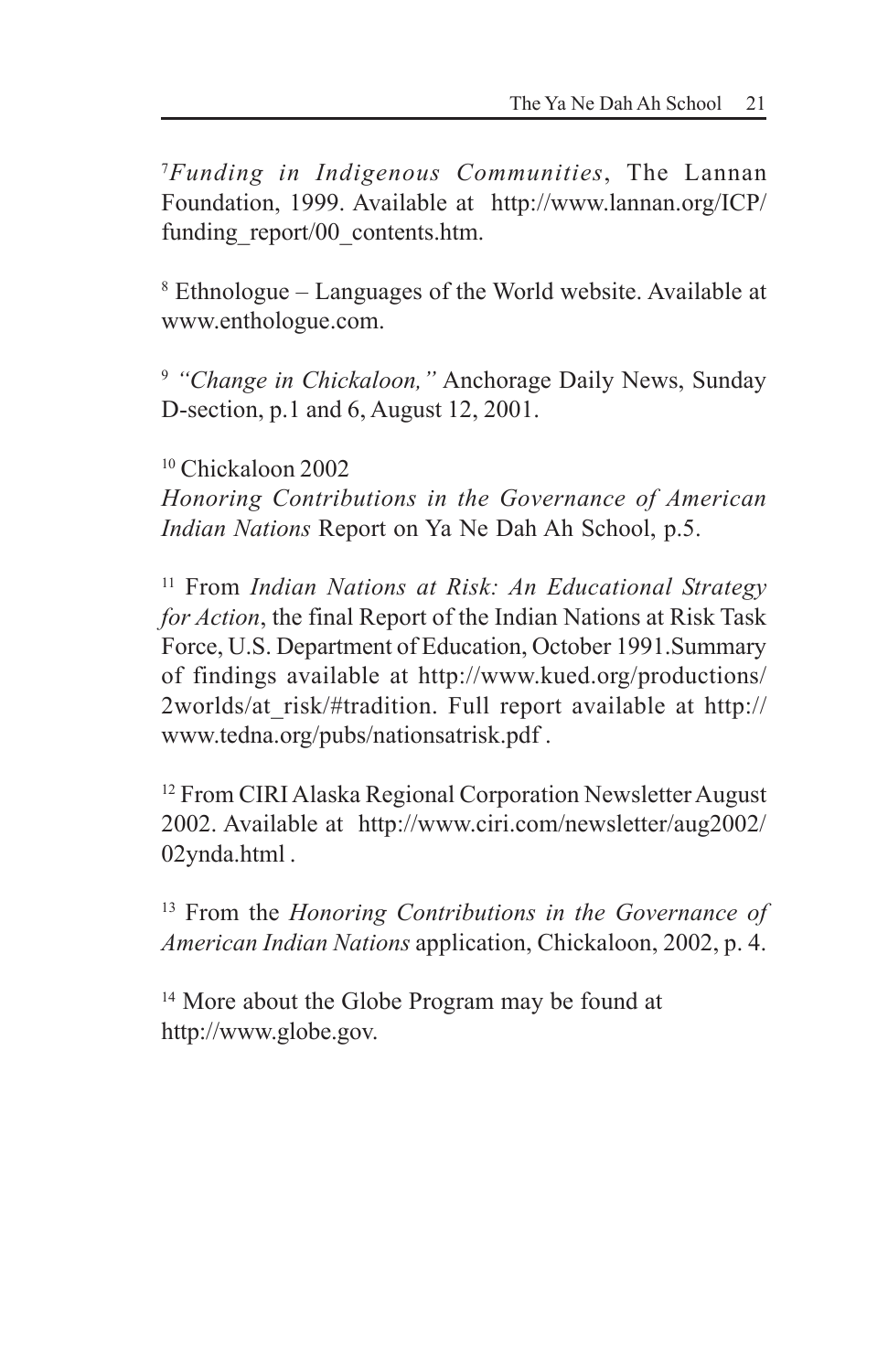<sup>15</sup> As related by Donita Peters, Chickaloon Education Administrator, in the *Honoring Contributions in the Governance of American Indian Nations* application, Chickaloon, 2002, p. 6.

16 See Mertz, Douglas K (1991). A Primer on Alaska Native Sovereignty. Available at http://www.alaska.net/~dkmertz/ Nativlaw.htm.

17 Chickaloon Village Tribal Council letter to *Harvard Project on American Indian Economic Development* from Gray Harrison, Athabascan Chief and Tribal Chairperson dated January 2, 2002.

18 Chickaloon 2002, *Honoring Contributions in the Governance of American Indian Nations* Report on Ya Ne Dah Ah School, p.5.

19 Chickaloon Village Tribal Council letter to *Harvard Project on American Indian Economic Development* from Gray Harrison, Athabascan Chief and Tribal Chairperson dated January 2, 2002.

#### **REFERENCES**

- Beaulieu, David L. (2000). "Comprehensive reform and American Indian education." *Journal of American Indian Education 39(2),* 29-38.
- "Change in Chickaloon" *Anchorage Daily News*, Sunday D-section, p.1 and 6, August 12, 2001.
- Chickaloon 2002. *Honoring Contributions in the Governance of American Indian Nations* Report on Ya Ne Dah Ah School, p.5.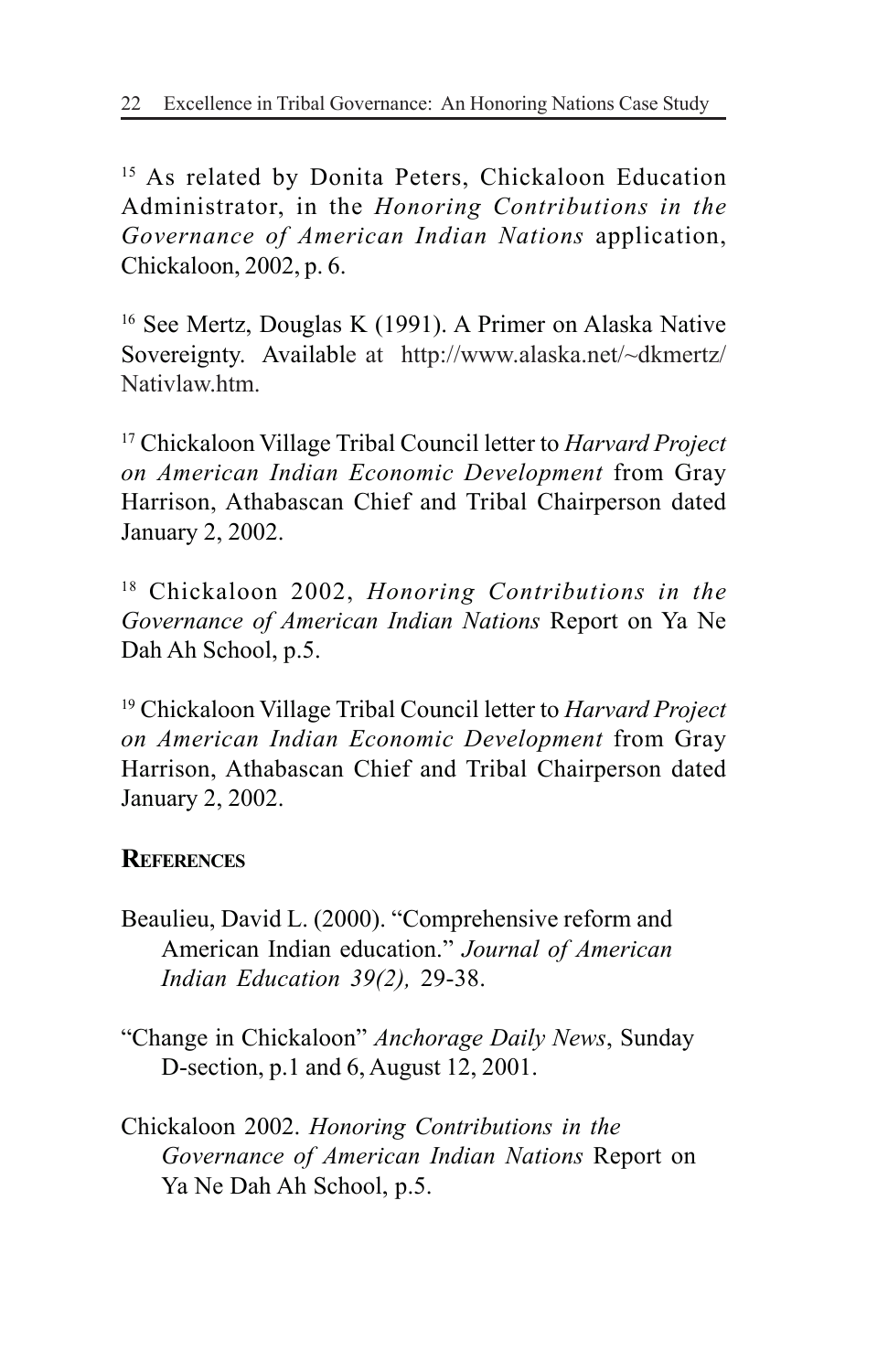- Chickaloon Village Tribal Council letter to *Harvard Project on American Indian Economic Development* from Gray Harrison, Athabascan Chief and Tribal Chairperson dated January 2, 2002.
- Cornell, Stephen & Kalt, Joseph P. (2002). "Native America at the new millennium*." Harvard Project on American Indian Development*, Cambridge, MA.
- Deyhle, D., & Swisher, K. (1997). "Research in American Indian and Alaska Native education: From assimilation to self-determination." In M. W. Apple (Ed.), *Review of Research in Education* (vol. 22 pp. 113-194). Washington, DC: American Educational Research Association.
- Hopkins, Tom (1962). 'Leadership in Alaskan Native Education." *Journal of AmericanIndian Education 2* (1). Available at http://jaie.asu.edu/v2/ .
- *Indian Nations at Risk: An Educational Strategy for Action,* the final Report of the Indian Nations at Risk Task Force, U.S. Department of Education, October 1991. Summary of findings available at http:// www.kued.org/productions/2worlds/at\_risk/#tradition . Full report available at http://www.tedna.org/pubs/ nationsatrisk.pdf .
- Lipka, Jerry (2002). "Schooling for self-determination: Research on the effects of including native language and culture in the schools. ERIC Digest-ERIC Clearinghouse of Rural and Small Schools (EDO-RC-01-12)." Available from *IndianEduResearch.Net* at http:// www.indianeduresearch.net/edorc01-12.htm.